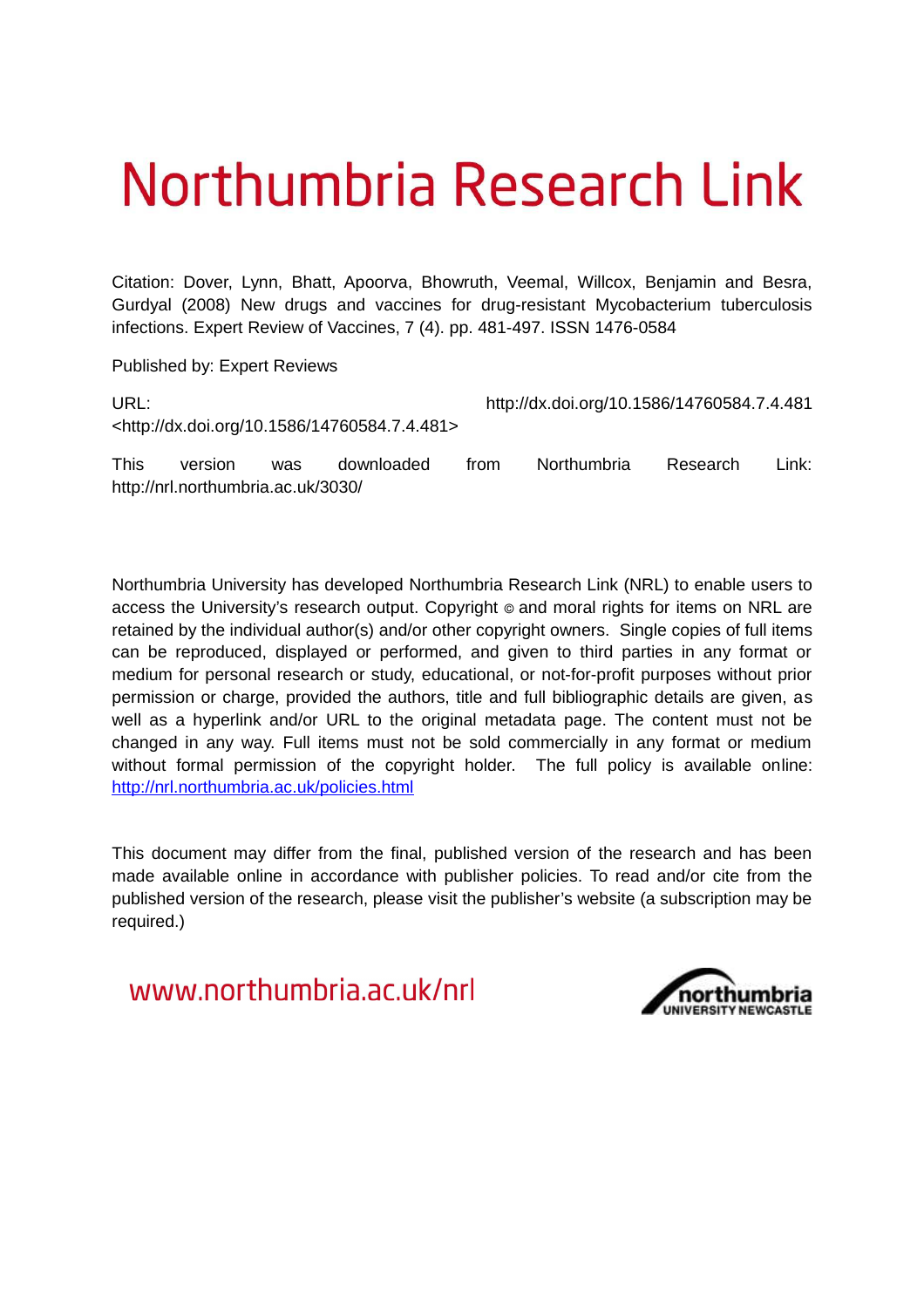*For reprint orders, please contact: reprints@expert-reviews.com*



# New drugs and vaccines for drug-resistant *Mycobacterium tuberculosis* infections

*Expert Rev. Vaccines* 7(4), 481–497 (2008)

Tuberculosis remains the most common cause of death due to a single infective organism. Despite the availability of a vaccine and chemotherapeutic options, the global disease burden remains relatively unaffected. The ability of the mycobacterial etiological agents to adopt a semidormant, phenotypically drug-resistant state requires that chemotherapy is both complex and lengthy. The emergence of drug resistance has raised the possibility of virtually untreatable tuberculosis. Furthermore, the currently used bacillus Calmette–Guerin vaccine has had mixed success in protecting susceptible populations. Given this backdrop, the need for novel anti-infectives and more effective vaccines is clearly evident. Recent progress, described herein, has seen the development and entry into clinical trials of several new drugs and vaccine candidates.

**KEYWORDS:** azole • diarylquinone • isoxyl • *Mycobacterium* • siderophore • tuberculosis

Members of the *Mycobacterium tuberculosis* complex, the causative agents of TB, represent some of the most successful human pathogens affecting both developed and developing countries. It is estimated that a third of the global population is a reservoir for these bacteria and a record 9 million people developed active disease in 2004 [1]. *M. tuberculosis* is transmitted by aerosols and, following inhalation, up to 50% of individuals exposed to the bacillus become infected. Of these, only a fraction (∼5%) develop TB, while the rest develop a latent infection and may develop TB later during their lifetime due to reactivation [2].

# **Current TB chemotherapy**

Combination therapies have been used to treat TB since p-aminosalicylic acid (PAS) was successfully coadministered with streptomycin to inhibit the emergence of streptomycin-resistant strains [3]. After the first national survey of UK drug resistance in the mid-1950s showed that most drug-resistant isolates were resistant to only one drug [4], three-agent combination therapies were introduced in which an initial three-drug phase lasting for 2–3 months was followed by a two-drug continuation phase.

The most common recommended standard chemotherapeutic regime for TB treatment consists of an initial 2-month phase of treatment with isoniazid (INH), rifampicin (RIF), pyrazinamide (PZA) and ethambutol (EMB), followed by a continuation phase of treatment lasting 4 months with INH and RIF [5]. INH and RIF represent the cornerstones of anti-TB therapy; INH is the most powerful mycobactericidal drug available, reducing the bacterial population by approximately 95% over the first 2 days of treatment and normally ensuring early sputum conversion, thereby decreasing TB transmission as a consequence. Despite this superlative early bactericidal activity (EBA), it is no more effective than other drugs after this initial period. In cases where the disease presents as a more chronic infection, the EBA of INH is reduced markedly [6]. Following the initial 2 days of treatment, RIF becomes the most significant bactericidal drug [6] and INH serves to limit the emergence of RIF resistance. The mycobactericidal activity of RIF against sporadically active bacteria is crucial for preventing relapses, and RIF in the continuation phase appreciably improves the outlook for patients infected with an INH-resistant strain [6].

# Lynn G Dover, Apoorva Bhatt, Veemal Bhowruth, Benjamin E Willcox and Gurdyal S Besra†

*†Author for correspondence School of Biosciences, University of Birmingham, Edgbaston, Birmingham, B15 2TT, UK Tel.: +44 121 415 8125 Fax: +44 121 414 5925 g.besra@bham.ac.uk*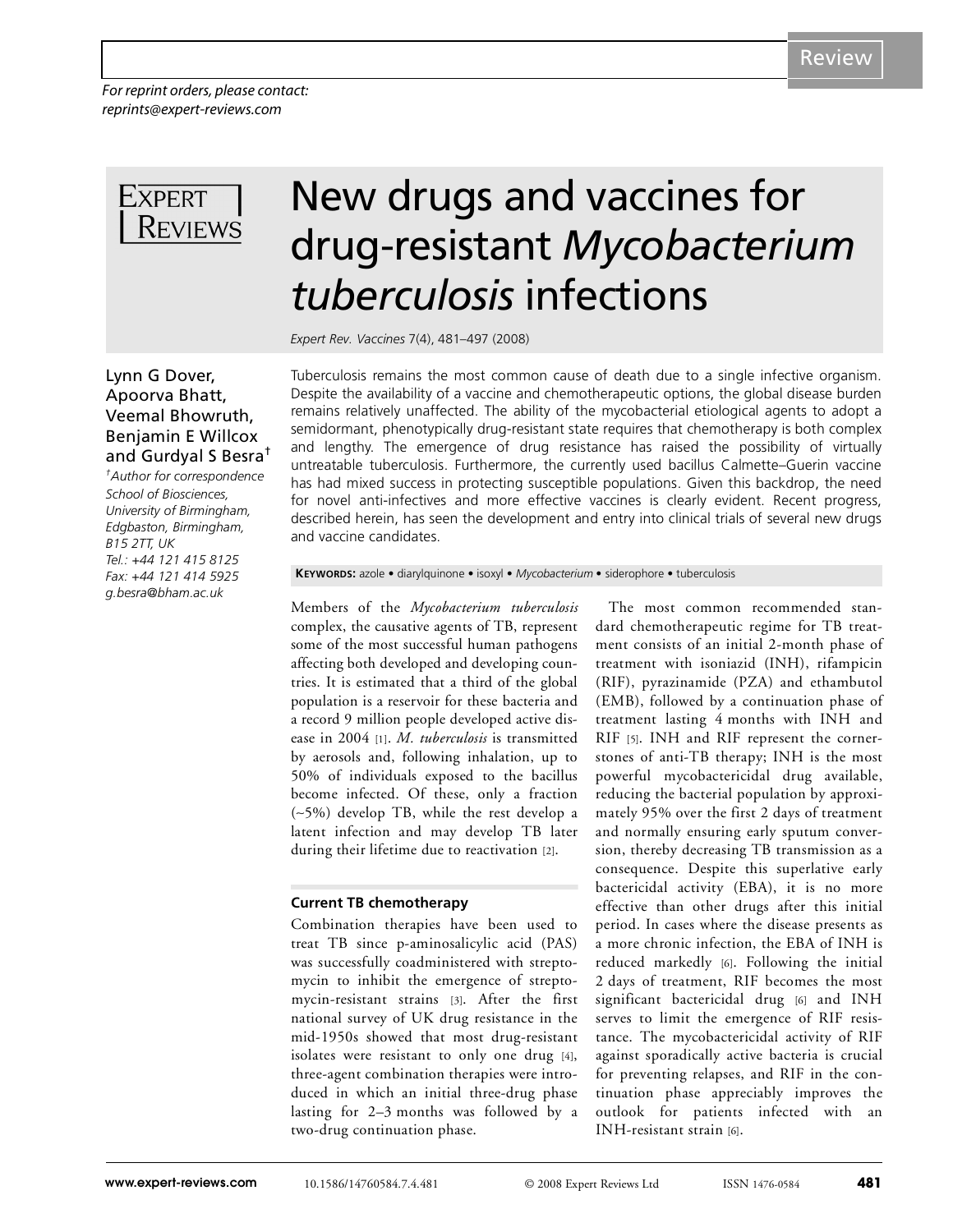One of the major problems associated with the treatment of TB is the bacterium's penchant for adopting a nonreplicating persistent state, probably induced by the prevailing environmental conditions, a significant factor being a limiting supply of oxygen [7–10]. Antibiotics are most effective against actively growing *M. tuberculosis* rather than cultures in stationary phase [11]. This antibiotic resistance shown by persistent *M. tuberculosis* is not associated with any genetic changes but with the adoption of a dormant metabolic state by the bacteria, which may require special treatments and passage through liquid culture before they can be cultured on agar plates. The impact of this phenomenon in relation to clinical relapse is well illustrated in the Cornell model of TB infection in mice [12,13]. After treatment with INH and PZA for 3 months, *M. tuberculosis* cannot be detected in tissues of infected mice via growth on agar plates. However, after treatment is withdrawn, a third of the animals relapse within 3 months and, if immunosuppressed using steroids, almost all relapse. The recovered *M. tuberculosis* clones display the same drug susceptibility as the original infecting strain [12,13]. Owing to its apparent ability to kill a subset of bacteria not killed by the other drugs, thought to be sporadically active organisms subject to an hypoxic and possibly acidic environment [14–16], PZA represents an important component of combination therapy; its inclusion has allowed the shortening of the chemotherapeutic regimen to the current 6 months from an initial 9–12-month period.

The structures of the developing tuberculous lesions may effectively define the metabolic status of their bacterial inhabitants and it has been speculated that at least four significant subpopulations of bacteria for which different drugs could be efficacious exist. These might include active growers that may be killed by INH, those with sporadic metabolic bursts that could be killed by RIF, a population with low metabolic activity that are considered likely to experience acidic surroundings and hypoxia that may be susceptible to PZA and, finally, dormant bacilli that are not killed by any current agents [14,17].

# **Emergence of drug resistance**

Poor patient compliance is the major contributing factor in the emergence of drug resistance and this is particularly relevant in TB chemotherapy. The complex nature and length of the treatment certainly contributed to unacceptable levels of noncompliance. Likewise, logistical problems concerning drug supply and the tendency for patients to feel well long before safe completion of the prescribed course also contributed to an unacceptable degree of noncompliance [18] promoting the emergence of drug resistance and prompting the development of directly observed treatment, short-course (DOTS) [19–21]. Initially, this acronym described an intensively managed chemotherapy regime but has since become used to describe a broader public-health strategy that has been adopted in over 150 countries [21,22]. However, over a quarter of the global population have no access to DOTS. A Phase IV clinical trial of single-tablet combination therapy

with an initial intensive phase of 8 weeks of daily ethionamide (ETH), INH, RIF and PZA, in a fixed-dose combined tablet, followed by 18 weeks of RIF and INH, in a three-times weekly fixed-dose combined tablet, has recently been completed. It is to be hoped that this simplified regimen may go some way to controlling the emergence of drug resistance.

Strains of *M. tuberculosis* resistant to both INH and RIF, regardless of profiles of sensitivity/resistance to other drugs, have been termed multidrug resistant (MDR). MDR-TB is a major concern due to the associated high risk of death. While resistance to either drug may be managed with other first-line drugs, MDR-TB requires treatment with second-line drugs under DOTS-Plus [5]. These agents often possess limited sterilizing capacity and are not suitable for short-course treatment, necessitating prolonged treatment with drugs that are less effective and more toxic; several require injection [20,23,24]. The WHO currently recommends the use of a regimen including amikacin (AMK), ETH, a fluoroquinolone (FQ; e.g., moxifoxacin [MXF]) and PZA; in a mouse model, 9 months of this therapy are needed to sterilize both lungs and spleen, while only 6 months are needed with the RIF plus INH plus PZA regimen [25]. Recently, the emergence of extensively drug-resistant TB (XDR-TB) strains, defined by the US CDC as those with resistance to at least three of the six classes of second-line drugs (aminoglycosides, polypeptides, FQs, thioamides, cycloserine and PAS), has been reported [23]. In some regions, approaching 20% of MDR-TB cases were classified as XDR-TB, raising concerns over a future epidemic of virtually untreatable TB [23].

# **New drug 'pipeline' in TB therapy**

Given this backdrop, the need for rapid and continued progress in the development of new lead compounds and the identification and characterization of novel drug targets to engage medicinal chemists is clearly evident. A crucial consideration for new agents is their effectiveness in coadministration with antivirals used to treat HIV [19,26,27]; rifamycins, such as RIF, activate human cytochrome P450, which metabolize antivirals, significantly reducing their plasma concentrations [27]. Fortunately, several promising anti-TB agents are currently at various stages of development; some are analogues or derivatives of current first- and second-line anti-TB agents, such as quinolones and EMB, while others have been discovered through extensive screening programs or from screening of focused libraries designed with particular targets in mind.

# **Classes of agents with representatives in clinical trials** *Ethambutol derivative SQ109*

The front-line anti-TB agent EMB inhibits cell wall arabinan biosynthesis in both the structural polysaccharide arabinogalactan [28,29] and the wall-associated lipoglycan, lipoarabinomannan [29]. An EMB derivative, *N*-geranyl-*N*´-(2-adamantyl)ethane (SQ109) exhibited improved activity against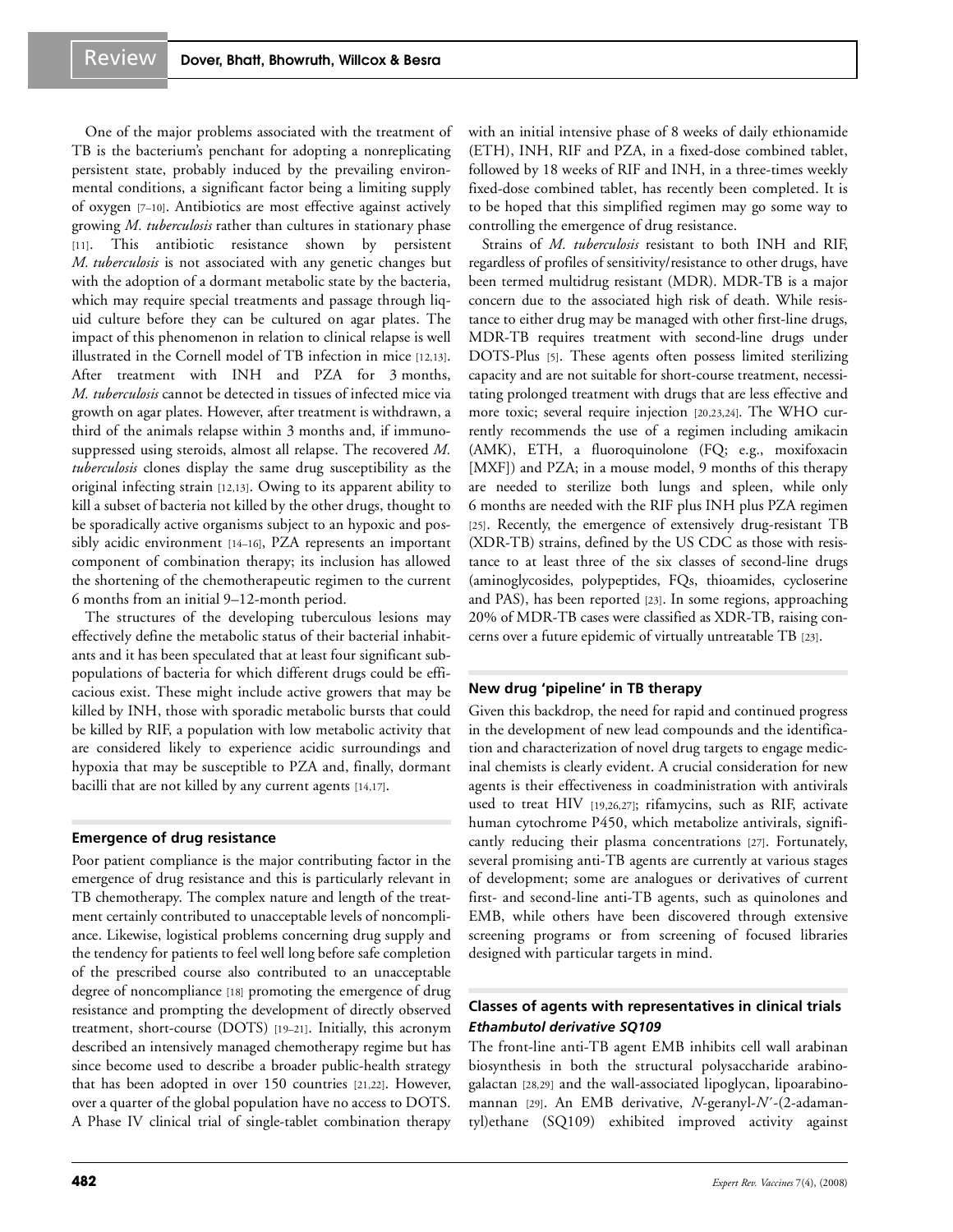*M. tuberculosis* compared with EMB, their respective minimum inhibition concentrations (MIC) were recorded as 0.5 and 5.0 µg/ml [30,31]. Encouragingly, SQ109 is also more potent than EMB against mycobacteria within macrophages and mice [30]. Analysis of *M. tuberculosis* H37Rv transcriptional profiles after several different drug treatments revealed that, despite many similarities, SQ109 and EMB differentially affected a regulon containing genes implicated in fatty acid modification and in the biosynthesis of the essential cell wall components, the mycolic acids. This apparent mechanistic divergence was confirmed by the observation that, unlike their SQ109-treated counterparts, the wall of *M. tuberculosis* treated with EMB rapidly lost their acid-fast staining properties and contained significantly less arabinose than controls [32].

Despite low bioavailability after oral administration [30], SQ109 was entered into Phase I clinical trials. Recently, both US FDA and EMEA awarded sequella orphan drug and orphan medicinal product status allowing 7 years of market exclusivity for the use of SQ109 in TB treatment. This status provided under the Orphan Drug Act provides economic incentives to encourage the development of drugs for diseases affecting fewer than 200,000 people in the USA.

#### *Quinolones*

Quinolones target bacterial type II topoisomerases, DNA gyrase and topoisomerase IV [33,34]. These ATP-dependent enzymes cooperate to facilitate DNA replication and other key DNA transactions [35]. DNA gyrase is involved in catalyzing the negative supercoiling of DNA, is essential for DNA replication, recombination and transcription and appears to be the sole topoisomerase target for quinolones in *M. tuberculosis* [36].

Of the series of developed quinolone derivatives, FQs have shown a broad spectrum of antibacterial activity. FQs have been used sparingly due to the frequent emergence of resistance to the readily available derivatives, ofloxacin and ciprofloxacin [37]. New FQs containing a C-8 methoxy moiety exhibit greater activity and two compounds in particular, MXF and gatifloxacin (GAT) **(FIGURE 1A)**, showed good activity in murine models of TB [38–41]. MXF is more active than ofloxacin and ciprofloxicin; they require MICs of 0.125, 2 and 4  $\mu$ g/ml, respectively [40]. In a mouse model, MXF activity against *M. tuberculosis* is comparable to INH [39,40] and, encouragingly, MXF also appeared to kill a subpopulation of RIF persistors [42]. Furthermore, inclusion of MXF in a combination regime greatly reduced time to culture conversion in murine TB. A combination of RIF plus PZA plus MXF was more effective than INH plus RIF plus PZA [43,44], presenting the possibility that MXF might replace INH in a combination regime to shorten TB therapy in humans. However, concerns over the potential toxicity of RIF plus PZA combinations in the absence of INH have been highlighted by the incidence of fatal and severe liver injuries associated with treatment of latent TB infections with RIF plus PZA [45,46].

Several FQs are now in clinical trials. MXF, GAT and highdose levofloxacin, the potent L-stereoisomer of the ofloxacin racemate, all showed excellent EBA approaching that of INH [47,48]. Encouragingly, a more potent extended EBA, that is, from days 2 to 7, was observed with the FQs than for INH [47]. A recent Phase II trial to investigate whether MXF could replace EMB in INH plus PZA plus RIF plus EMB combinations revealed that, although the MXF regimes showed more frequent sputum conversion at 4 weeks, the success of the treatments provided identical outcomes after 2 months [49]. The 2-month timepoint coincides with the end of the intensive phase of treatment with common regimens, and culture conversion rates at this stage are a well-accepted surrogate marker for the sterilizing activity of anti-tuberculosis drugs. We await the publication of data from a recently completed Phase II trial to determine whether substitution of MXF for INH will improve rates of sputum conversion at this 2-month stage; significant improvement here would support the case for Phase III trials of MXF-containing regimens of under 6 months total duration. A Phase III clinical trial aimed at assessing the success of a 4-month GAT-containing regimen is now recruiting participants. Various trials are also underway to assess the influence of RIF (Phase II)/rifapentine (Phase I) coadminstration upon MXF pharmacokinetics.

Recently, 16 7-substituted GAT derivatives were tested for antimycobacterial activity *in vitro* and *in vivo* against *M. tuberculosis* H37Rv and MDR *M. tuberculosis* [50]*.* Four compounds were more active (MIC  $< 0.2$  µg/ml) and five compounds were equipotent (MIC: 0.2 µg/ml) to GAT against *M. tuberculosis*. The most active compound, 1-cyclopropyl-6-fluoro-8-methoxy-7-[[[N4-[1´-(5-isatinyl-β-semicarbazo)]methyl]*N* 1 -piperazinyl]4-oxo-1,4-dihydro-3-quinolone carboxylic acid, exhibited an *in vitro* MIC of 0.0125 µg/ml against *M. tuberculosis* and MDR-TB strains. In the intravenously infected mice, the compound decreased the bacterial load in lung and spleen tissues by 3.26 and 3.76 logs, respectively, indicating that increasing the length of the lipophilic side chain at C-7 improves the antimycobacterial activity *in vitro* [50]. With this in mind, appropriate modification of MXF, which is more effective than GAT, could provide more effective inhibitors of DNA gyrase with improved efficacy.

# *Diarylquinoline TMC207*

The antimycobacterial activity of diarylquinolines (DARQs) was identified via screening prototypes of different chemical series for inhibition of the growth of the fast-growing saprophyte *Mycobacterium smegmatis*. Lead optimization generated a series of 20 promising DARQs expressing potent *in vitro* activity against several mycobacteria, including *M. tuberculosis* [51], with three exhibiting encouraging *in vivo* activity. The MIC for the most potent of these, TMC207 (formerly R207910 **FIGURE 1B**), was 0.03 µg/ml for *M. tuberculosis* [51] with similar *in vitro* efficacy against *M. tuberculosis* clinical isolates resistant to INH, RIF, streptomycin, EMB, PZA and MXF [51,52]. This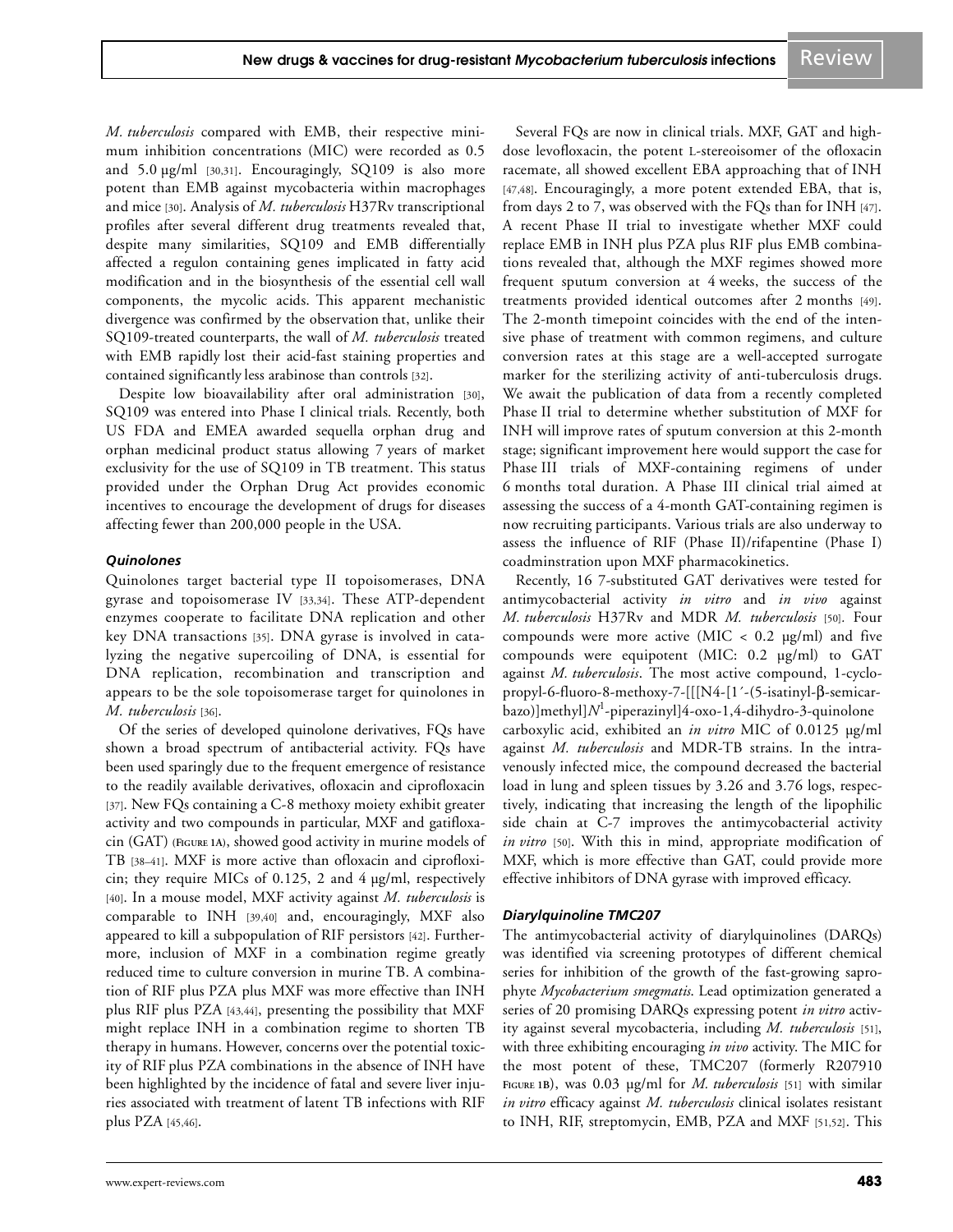

#### **Figure 1. Some promising drug candidates with activity against**  *Mycobacterium tuberculosis***.**

lack of crossresistance with currently used anti-TB agents suggested that TMC207 retains activity against MDR strains and exerts its antimycobacterial effect through a novel cellular target. Consistent with this, TMC207-resistant spontaneous mutants of *M. tuberculosis* had no crossresistance with other anti-TB agents [51]. A role for the product of *atpE,* a component of the mycobacterial  $F_1F_0$  ATP synthase, in resistance to DARQs has been demonstrated [51]. Mutations in its membrane-spanning region confer resistance to TMC207, implying that the *atpE* gene product is the primary target of TMC207 in mycobacteria. Recently, a study of susceptibility of a panel of various mycobacteria including susceptible and resistant TB, representatives of the *Mycobacterium avium* complex and a wide range of other nontuberculous mycobacteria confirmed the drug's broad antimycobacterial spectrum and also correlated the natural resistance of *Mycobacterium xenopi*, *Mycobacterium novocastrense* and *Mycobacterium shimoidei* with a methionine for alanine substitution near a substrate-binding site of ATP synthase [52].

In TMC207 monotherapy, a potent EBA comparable to that of INH was observed in a nonestablished infection murine TB model in which treatment began on the first day of the infection study. Furthermore, a late bactericidal effect exceeding that of RIF was also observed in the established infection murine TB model, in which treatment commenced on the 12th day of infection [51]. However, as TMC207-resistant mutants emerge at a frequency comparable to RIF-resistant mutants *in vitro,* DARQ monotherapy is contraindicated. Despite this, TMC207 appears to be a useful component for combination therapy. Substitution of each of RIF, INH and PZA with TMC207 resulted in a significant increase in potency, leading to complete culture conversion of the lungs in some animals after 1 rather than 2 months, indicating potential for reducing the length of combined therapy [51].

Recently, a study in mice to define the optimal TMC207-containing regimen to treat MDR-TB identified for the first time a regimen without INH and RIF that was able to sterilize the lung and spleen within 2 months [53]. Administered along with AMK plus ETH plus MXF plus PZA, TMC207 appeared to accelerate bacterial clearance from mice, supporting the possibility of the drug shortening treatment

duration in humans. However, further studies to assess various combinations of TMC207 with AMK, MXF, ETH and PZA are needed to define their individual contributions to this therapy. In addition, relapse rates with the most promising combinations need to be determined to fully understand the potential of these new regimens.

TMC207 is well tolerated in humans, at least during a limited exposure period, with plasma levels approximately eightfold greater than those associated with potent *in vivo* activity in mice and only mild or moderate adverse effects [51]. Patients with MDR-TB are currently being recruited to a Phase II clinical trial to assess antibacterial activity, safety and tolerability of TMC207 in combination therapy.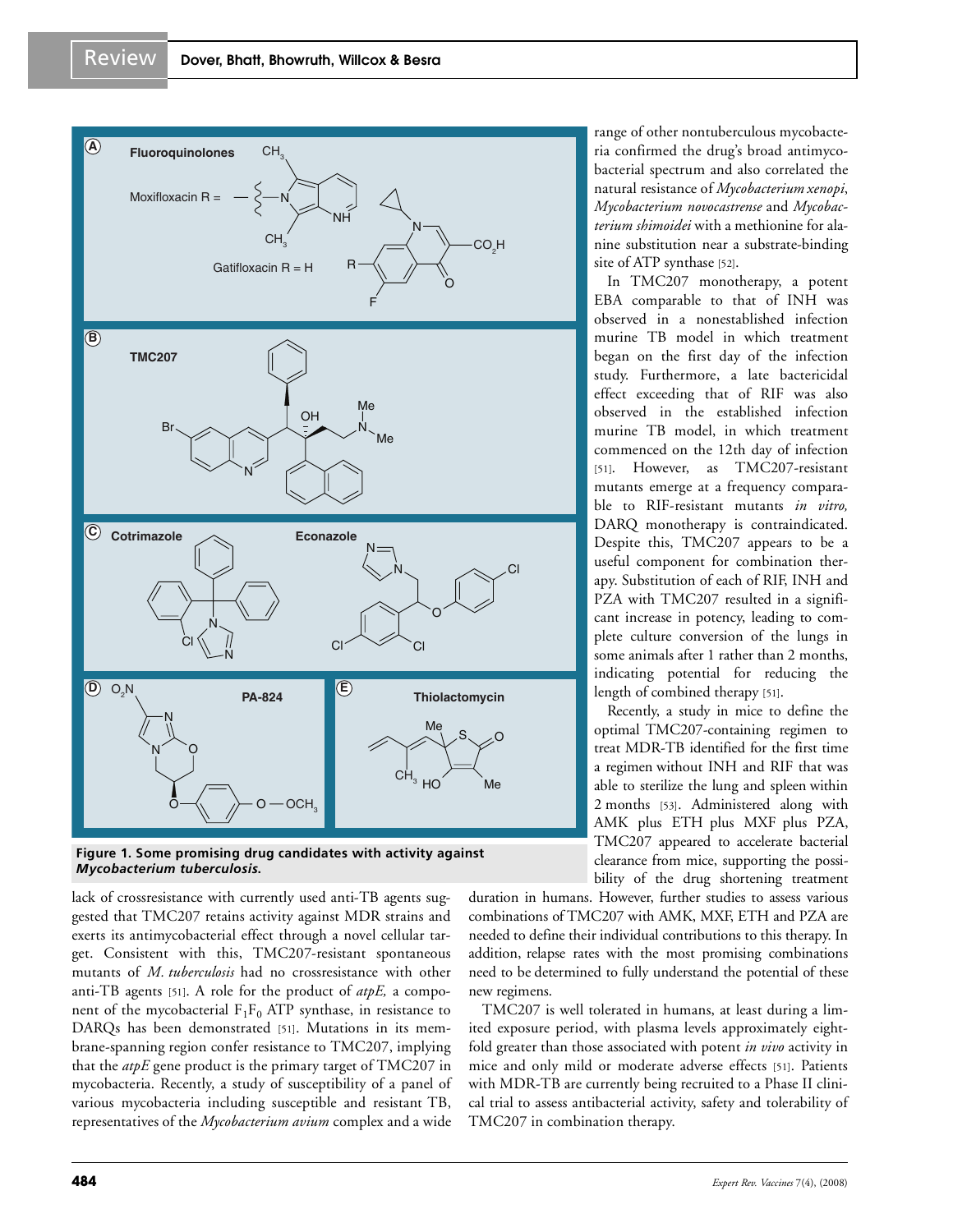#### *Nitroimidazopyran PA-824*

The nitroimidazopyran PA-824 **(FIGURE 1D)** represents a promising new compound for the treatment of TB that is currently undergoing human trials. Similar to its progenitors metronidazole and CGI-17341, PA-824 is a nitroimidazole prodrug, requiring bioreductive activation of an aromatic nitro group to exert its anti-tubercular effect [54]. PA-824 activation requires the bacterial F240-dependent glucose-6-phosphate dehydrogenase (FGD1) and nitroreductase and the protein product of *Rv3547* [55] to inhibit mycolic acid and protein synthesis. PA-824 is highly active with a MIC as low as 0.015–0.025 µg/ml against *M. tuberculosis* and MDR-TB. In preclinical testing against a broad panel of MDR clinical isolates *in vitro*, PA-824 was highly active against all isolates with MICs less than 1 µg/ml [56]. In a short-course mouse infection model, the efficacy of PA-824 was comparable to INH, RIF and MXF. PA-824 also exhibited potent activity during the continuation phase of therapy, during which it targeted bacilli that had persisted through an initial 2 month intensive phase of treatment with RIF, INH and PZA [57]. We await the outcome of a recently completed Phase IIa trial to evaluate the safety, tolerability, extended EBA and pharmacokinetics of PA-824 against newly diagnosed, uncomplicated, adult pulmonary TB in South Africa. The TB Alliance has also initiated an investigation of PA-824 nitroimidazole analogs.

#### *Dihydroimidazo-oxazole OPC-67683*

A further azole-based lead compound is currently in Phase II studies [58]. The compound is also a mycolic acid biosynthesis inhibitor possessing potent activity against TB, including MDR-TB, with an exceptionally low MIC in the range of 0.006–0.024 µg/ml *in vitro* and highly effective therapeutic activity at low doses *in vivo* [59]. In addition, a significant post-antibiotic effect, that is, an extended period of inhibition after the plasma concentration is exceeded by MIC, was observed against intracellular *M. tuberculosis* H37Rv when OPC-67683 was removed after 4 h exposure. In this situation, its potency at 0.1 µg/ml was similar to that of the first-line drug RIF at 3 µg/ml. Combination of OPC-67683 with RIF and PZA resulted in a quicker eradication of viable TB bacilli in the lung in comparison with the standard regimen of RIF plus INH plus PZA plus EMB. Furthermore, OPC-67683 was not affected by nor did it affect the activity of liver microsome enzymes, suggesting the possibility for OPC-67683 to be used in combination with drugs, including antiretrovirals, that induce or are metabolized by cytochrome P450 enzymes. As with PA-824 [60], this azole drug also requires reductive activation that appears to be mediated through Rv3547 [59].

We await the publication of the findings of a completed Phase II clinical trial addressing the safety, efficacy and pharmacokinetics of OPC-67683 in patients with uncomplicated pulmonary TB.

#### *Sudoterb (pyrrole LL-4858)*

Sudoterb was reported to have potent anti-TB activity *in vitro* and *in vivo* (mice and guinea pig) studies. *In vitro*, sudoterb has bactericidal activity similar to INH and is synergistic with RIF [61]. The combination of sudoterb with INH plus RIF plus PZA led to complete sterilization of sensitive and MDR-TB strains in infected mice within 2 months. In combination with RIF plus PZA, sudoterb also cured TB in all animals after 3 months of treatment, presenting the possibility that it might significantly shorten TB treatment in combination therapy [62]. As for MXF, the safe use of RIF plus PZA combinations without INH must be assessed.

#### *Oxazolidinones*

Oxazolidinones inhibit protein synthesis by selectively and uniquely binding to the 23S rRNA of the 50s ribosomal subunit [63]. They possess antimicrobial activity against a variety of Gram-positive bacteria, including *M. tuberculosis*, with a MIC of 2–4 µg/ml and are also active against tubercle bacilli in mice [64–66]. Three clinical candidates, eperezolid, linezolid and PNU-100480, a thiomorpholine analogue of linezolid, were identified as antimycobacterial agents [67]. PNU-100480 exhibited an MIC<sub>90</sub> of 0.9-2.5 µM against *M. tuberculosis in vitro* [67] and comparable activity *in vivo* to that of INH and RIF in a murine model [68]. More recently, the antimycobacterial activity of 3-(1H-pyrrol-1-yl)-2-oxazolidinones analogues RBx 7644 and RBx 8700 was established [69]. RBx 8700 demonstrated good *in vitro* activity against drug-sensitive, as well as MDR-TB, strains with  $MIC<sub>90</sub>$  values of 0.25 µg/ml (sensitive) and 1.0 µg/ml (MDR strains), respectively. The MIC<sub>90</sub> for RBx 7644 and linezolid was 16 and 64 µg/ml, respectively [69]. As RBx 8700 showed promising activity and a good correlation between MIC values *in vitro* and in a macrophage system, further study of RBx 8700 in experimental models of *M. tuberculosis* to determine its full potential as a possible anti-TB drug is warranted.

Linezolid has recently been approved by the FDA for the treatment of MDR Gram-positive bacterial infections [63]. However, clinical studies have shown that prolonged use of linezolid in the treatment of MDR-TB caused frequent significant toxicity, including anemia, bone marrow depression and potentially irreversible peripheral neuropathy [70,71]. Recently, the first linezolid-resistant clinical isolates of *M. tuberculosis* have been described [72]. Genetic analyses revealed no mutations in potential target genes, including the 23S rRNA gene, the *rplV* and *rplD* genes, encoding ribosomal proteins L4 and L22, respectively, the *erm-37* gene, encoding a 23S rRNA methyltransferase, and *whiB7*, which encodes a putative regulator. The mechanism of resistance is, therefore, unclear but may be related to the efflux rate [72].

#### **Agents in preclinical development**

Encouragingly, many agents are currently showing promise toward potential use in TB chemotherapy. Here, we describe several of these; a more comprehensive list can be found using StopTB [201] and TB Alliance [202].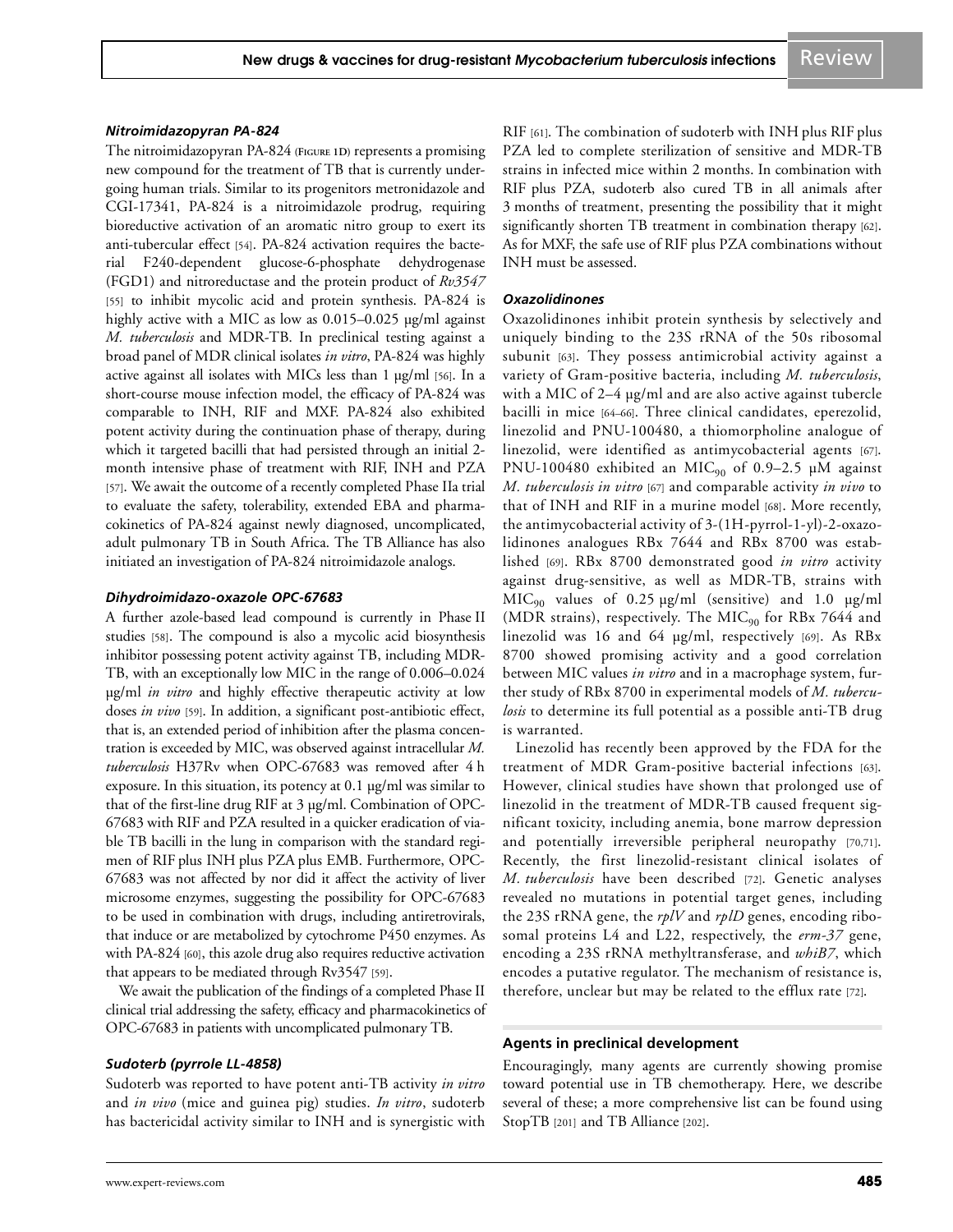#### *Azoles*

Azoles are commonly used antifungal agents, some of which have been shown to have antimycobacterial activity [73,74]. The recent recognition of a plethora of cytochrome P450s, known cellular targets of azoles in fungi [75,76], encoded in the *M. tuberculosis* genome [77] drove studies to examine the correlation between the presence of P450 and the susceptibility to azole drugs in *M. tuberculosis* [78–80]. Purified MTCYP51, a *M. tuberculosis* cytochrome P450, was found to bind azoles tightly, providing biochemical evidence that azole drugs might also inhibit mycobacterial P450 enzymes. Two azoles, clotrimazole and econazole **(FIGURE 1C)**, were tested for their antimycobacterial activity against *M. tuberculosis* H37Rv. The MIC<sub>90</sub> was 0.12 µg/ml, whereas the minimum bactericidal concentration was 0.125 µg/ml for both drugs, demonstrating their excellent bactericidal activities [81]. *Ex vivo* studies on mice splenocytes following exposure to clotrimazole and econazole confirmed the good tolerance and synergistic effects of these drug [82]. Further *in vivo* analyses have determined that econazole is well tolerated in combination therapies and equipotent to RIF in the treatment of murine TB [83]. The crystal structure of MTCYP51 with bound azoles has recently been elucidated and is being probed for development of novel drug therapies against TB [84,85].

#### **N***-alkylsulphonylacetamides*

β-ketoacyl-acyl carrier protein (ACP) synthases play an important role in the biosynthesis of fatty acids, the mycolic acid components of the cell wall and various virulence-related polyketides in pathogenic mycobacteria. β-sulphonylcarboxamide compounds were designed as mimics of the reactive acetyl enolate intermediate in the condensation reaction these enzymes catalyze [86]. The most potent antimycobacterial compounds discovered through this strategy were amide derivatives of 3-sulphonyl fatty acids bearing alkyl chains of between eight and ten carbons in length; MICs as low as 0.75 µg/ml are comparable to frontline anti-TB agents. Surprisingly, the activity profile of these compounds was particularly species dependent, they exhibit no significant activity against bacteria other than *M. tuberculosis* and closely related strains, including nonpathogenic mycobacteria [86]. One of these, *N*-octanesulphonylacetamide (OSA), was tested further against several pathogenic and drug-resistant mycobacteria, including MDR-TB, strains [87]. Analysis of lipid biosynthesis after exposure to OSA revealed a marked inhibition of mycolic acid biosynthesis in *Mycobacterium bovis* BCG with no alteration in the panoply of other complex lipids generated by the bacterium; mycolic acid biosynthesis in the relatively insensitive *M. smegmatis* was unaffected [87]. Electron microscopy of treated sensitive bacteria revealed dysfunction in cell wall biosynthesis and incomplete septation [87]. The overproduction in OSA-treated *M. bovis* BCG of the β-subunit of  $F_1F_0$  ATP synthase encoded by  $atpF$  [88] suggested the involvement of ATP synthase, either directly or indirectly. Consistent with *atpF* overexpression, cellular ATP levels decreased upon treatment with OSA [88]. Reminiscent of TMC207, this OSAmediated decrease in cellular ATP may signal the inhibition of the  $F_1F_0$  complex or may target other unidentified regulatory components involved in energy production.

Recently, the developers of OSA, FASgen Inc. (MD, USA), announced 3-sulfonyltridecanamide (FAS20013) as their lead proprietary compound for the treatment of TB and MDR-TB [89]. It exhibits potent bactericidal activity for anaerobically adapted *M. bovis* BCG, that is, against anaerobically nonreplicating persistence, and coresistance to established agents has not been reported in clinical isolates [89].

#### *Phenothiazines*

The antimycobacterial activity of phenothiazines has been reported sporadically over the past 40 years [90–92]. One such phenothiazine, trifluoroperazine (TPZ), exhibited a significant effect on *in vitro* ATP synthesis in *Mycobacterium leprae* [93]. An insight into the mode of action of TPZ was gained through the discovery that cellular ATP levels in *M. leprae* were dramatically reduced in the presence of the drug, suggesting a target in the mycobacterial oxidative phosphorylation system. A thorough biochemical analysis implicated type II NADH: menaquinone oxidoreductase (NDH-2) as the target of TPZ in *M. tuberculosis* [94]. The bacterium possesses a branched respiratory chain with specific termini induced under aerobic or microaerobic conditions [94,95] but both chains are initiated by NDH-2. The essential role of NDH-2 in *M. tuberculosis* is supported by biochemical studies, transcriptional studies, gene-deletion analysis, investigations of bacterial growth in various culture conditions and animal experiments [32,94]. TPZ and its analogue chlorpromazine are effective against *M. tuberculosis* H37Rv in a macrophage model of infection, and are synergistic with both INH and RIF [96,97]. The poor pharmacokinetics for TPZ result in a large (>100-fold) disparity between the minimal bactericidal concentration *in vitro* and concentrations achievable *in vivo* [97], thus 50 analogues were screened for greater potency. Three showed potential, with the most active having a MIC of 1.11  $\mu$ g/ml in comparison with those for TPZ (19.2  $\mu$ g/ml), RIF (0.5  $\mu$ g/ml) and INH (0.15  $\mu$ g/ml). Encouraging activity in a mouse model of acute infection reducing the bacterial load within the lungs and spleen established it as a potential lead for drug development [94].

# *Peptide deformylase inhibitor BB-3497*

Bacterial peptide deformylase (PDF) is a metalloprotease that removes the N-terminal formyl group from newly synthesized proteins. Various PDF inhibitors have activity against several pathogens, including *Escherichia coli* and *Staphylococcus aureus*, *in vitro* [98–100]. Six PDF inhibitors were screened against two isolates of *M. tuberculosis* and initial testing showed that three compounds, BB-3497, BB-84518 and BB-83698, exhibited MICs in the range of 0.06–2 µg/ml [101]. These were further tested against 17 isolates of *M. tuberculosis* and BB-3497 was the most active with a median MIC of 0.25 µg/ml. Further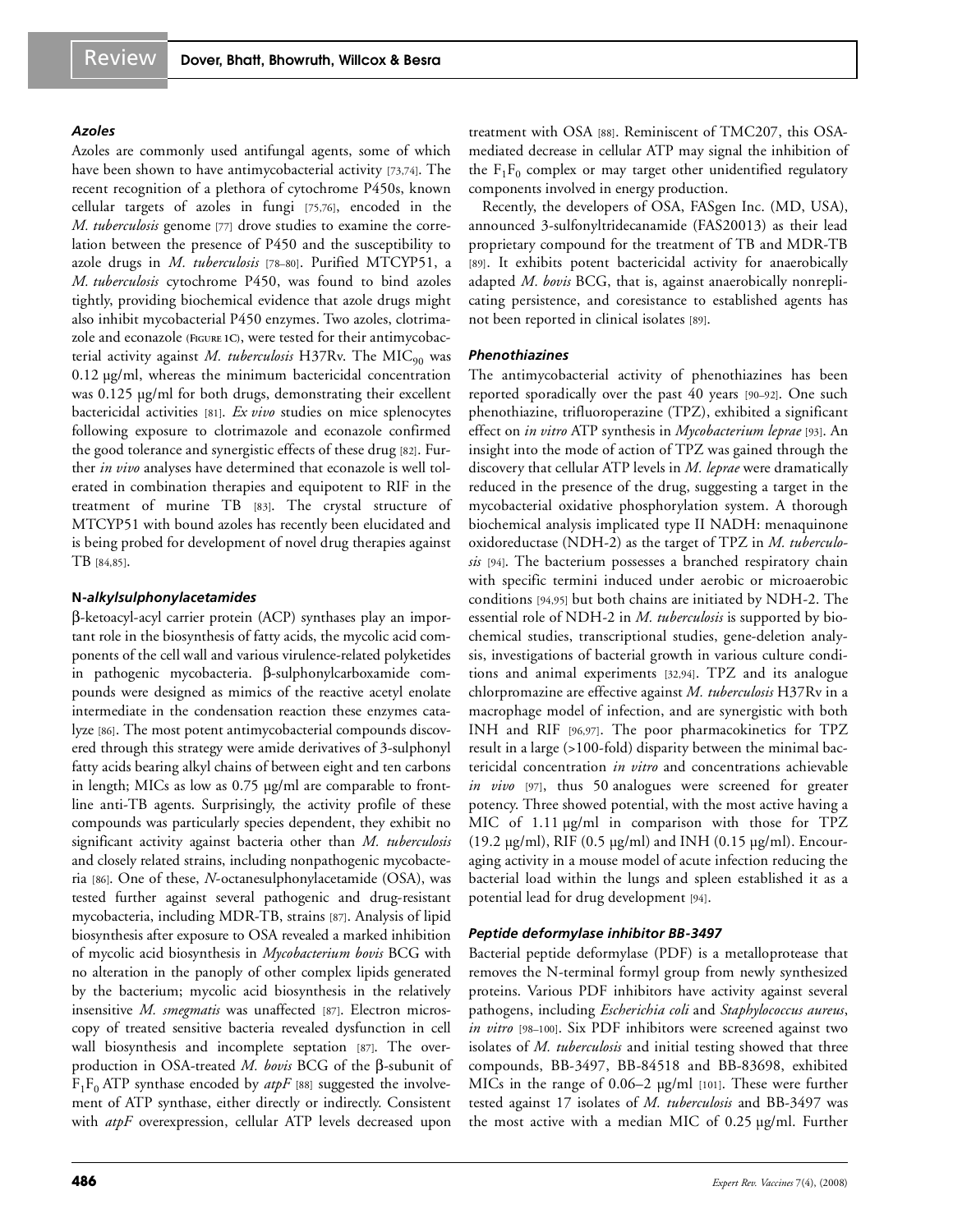*in vivo* evaluation is required to fully determine the potency of BB-3497 and clinical tests must be carried out that address whether the drug is toxic in humans. A recent study suggested that PDF inhibitors had no detectable effect on two different human cell lines *in vitro* [102].

#### *Acetohydroxyacid synthase inhibitor KHG20612*

Acetohydroxyacid synthase (AHAS) catalyses the first common step in the biosynthesis of branched amino acids leucine, isoleucine and valine [103,104]. The AHAS encoded by *ilvB* and *ilvN* in *M. tuberculosis* was overproduced in *E. coli* and purified to homogeneity [105]. A microplate-based enzyme assay was developed to screen small molecules as potential inhibitors of the catalytic subunits of AHAS from a chemical library composed of 5600 compounds. Library screening identified four structurally related hit compounds that inhibited AHAS activity by more than 90% at 40 µM. These compounds were functionally related, bearing a disulfide bond and containing a phenyl or 1-substituted triazolyl groups. A range of  $IC_{50}$  values of 1.8–2.6 µM was reported for these four compounds. KHG20612 also inhibited growth of various drug-resistant strains of *M. tuberculosis* [105]*.*

#### *Thiolactomycin*

Thiolactomycin (TLM) is a thiolactone antibiotic **(FIGURE 1E)** isolated from a soil *Nocardia* spp. [106]. TLM exhibits potent *in vitro* activity against many pathogenic bacteria, including Gram-negative and Gram-positive bacteria and *M. tuberculosis*. TLM inhibits the β-ketoacyl-ACP synthase condensing enzymes mtFabH and KasA of the FAS-II system in *M. tuberculosis* [107,108], which are involved in the synthesis of the essential mycolic acids of the cell wall. *In vitro* and *in vivo* inhibition of mtFabH and KasA leads to the inhibition of mycolic acid biosynthesis. The total synthesis of TLM was first reported by Wang and Salvino [109] and was improved to yield the active 5R stereoisomer [110]. Several analogues have since been designed and tested against *M. tuberculosis* [60,111–115]. Preliminary studies showed that modifications to the thiolactone core in the C-5 position with a 5-tetrahydrogeranyl substituent gave an  $MIC_{90}$  of 29  $\mu$ M and 92% inhibition in extracts of *M. smegmatis*, compared with 125 µM and 54%, respectively, for TLM [115]. As a continuation to these studies, a series of C-5 substituted biphenyl and acetylene analogues were developed and two compounds showed a marked increase in an *in vitro* assay against mtFabH [112,113]. 5-[3-(4 acetyl-phenyl)-propyl-2-ynyl]-4-hydroxy-3,5-dimethyl-5Hthiophen-2-one and 5-(4´-benzyloxy-biphenyl-4-yl-methyl)- 4-hydroxy-3,5-dimethyl-5H-thiophen-2-one gave an 18-fold and fourfold increase in activity with an  $IC_{50}$  value of 17 and 4 µM, respectively, compared with 74.9 µM for TLM. By contrast, others have suggested that C5 substitutions of the TLM core renders the analogues inactive against *M. tuberculosis* [60]; this matter awaits clarification. However, the recent determination of the crystal structure of *M. tuberculosis* KasB

#### *Siderophore biosynthesis*

Siderophores are ferric ion-specific chelating agents elaborated by various aerobic bacteria to assimilate iron [117]. Although the metal might be plentiful, as in the tissues of pathogen-infected host organisms, it is sequestered and hence not readily available to them [117]. Siderophores can remove iron from insoluble inorganic polymers or from eukaryotic proteins and are commonly recognized as virulence factors of important bacterial pathogens, although some pathogens use alternate acquisition mechanisms [117]. *M. tuberculosis* produces two biosynthetically related siderophores: carboxymycobactins that operate in the normal extracellular mode, returning chelated iron to the bacterium from its environment; and mycobactins that are unique among bacterial siderophores in remaining cell bound [117]. Both types of siderophores have identical iron-binding centers and differ only in their long acyl chains, the water soluble carboxymycobactins bear a terminal carboxylic acid group absent in the cell-bound mycobactins [117]. Several of the genes associated with the synthesis of the mycobactin core have been identified in the ten-gene *mbt* cluster [118] and a further cluster recently designated *mbt2* [119,120]. Component genes of both clusters are essential for the *in vivo* growth of *M. tuberculosis* [121–123] and expression is regulated by iron availability.

The first committed steps towards the biosynthesis of the iron-binding center of the (carboxy)mycobactins is the MbtAcatalyzed adenylation of salicylic acid, which activates the aryl acid for its subsequent transfer to a phosphopantetheinyl-serine residue of MbtB for its subsequent ligation with serine or threonine [118]. Recently, two groups designed analogues of the salicyloyl-AMP intermediate incorporating stable bioisosteres to replace the labile phosphate moiety. These showed good activity against *M. tuberculosis* grown under iron-limiting conditions [124,125] at low micromolar concentrations. Especially impressive was an analogue in which the phosphoryl moiety was replaced with a sulphamide that exhibited an MIC for *M. tuberculosis* of 0.19 µM [124].

# *Purine analogues*

Recently, the screening of novel compounds has highlighted modified purines as potential antimycobacterial drugs [126–129]. Screening of a library of 6-substituted and 2,6-di-substituted 9-benzyl-purines revealed several compounds with encouraging activity against *M. tuberculosis*, with a general trend suggesting that 6-substituted varieties were more effective than their disubstituted counterparts, although chlorination at the 2 position did tend to increase activity [126]. 2-monosubstituted library members possessed no anti-TB activity. High inhibitory activity was found for those carrying phenylethynyl-, *trans*-styryl or aryl substituents in the 6 position; the most active bears a furyl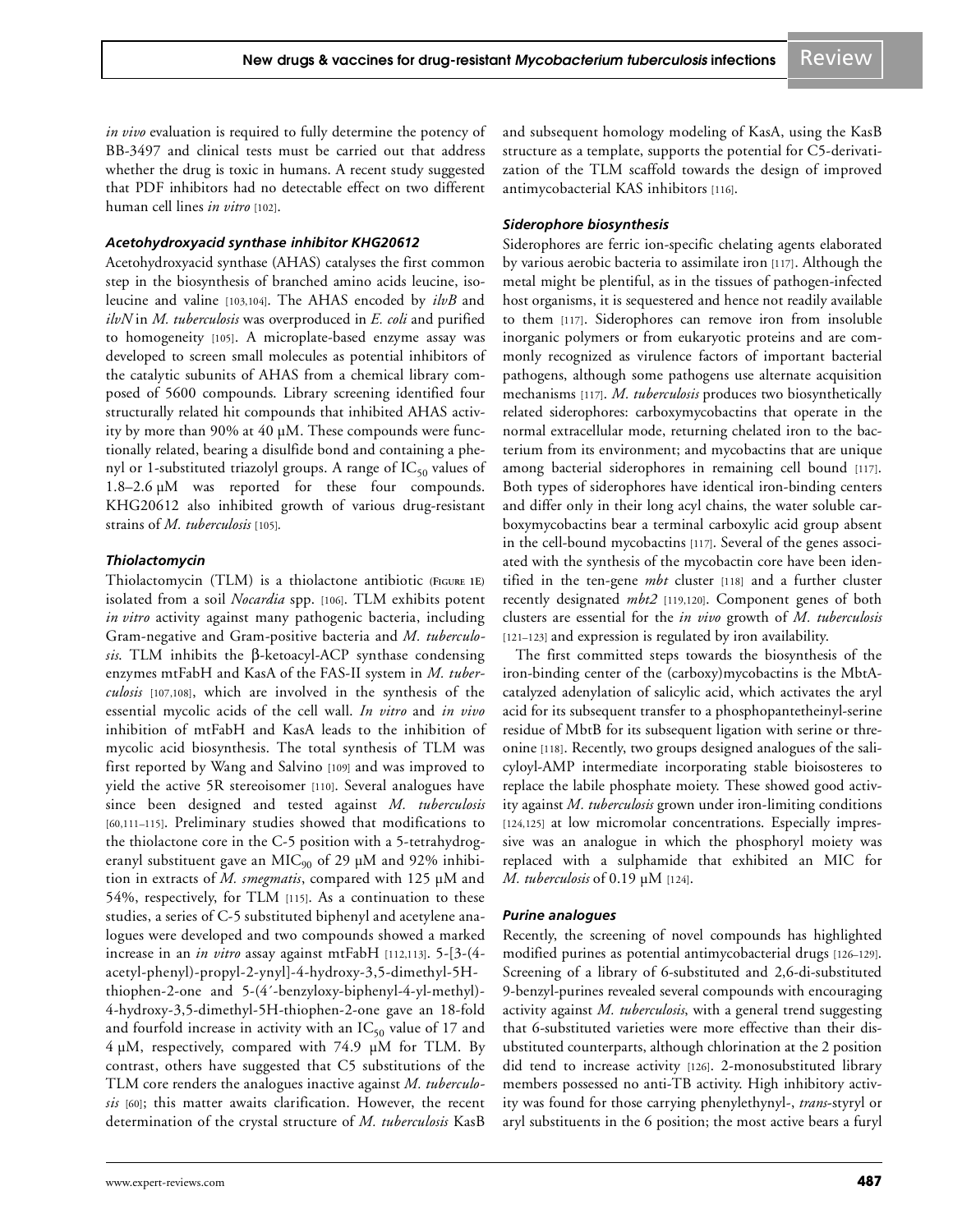substituent with MICs as low as 0.78 µg/ml, comparable to that for RIF, and representing a good lead. In order to optimize the *N*-9 substituent, a library of 6-aryl, 9-alkyl-purines was synthesized and screened, confirming that the *N*-9 benzyl substituent used in the previous study showed greatest activity [128]. More extensive testing revealed that the 6-furyl derivative exhibited low cytotoxicity for Vero cells, retained activity against several singly drug-resistant strains of *M. tuberculosis* and was active (MIC: 8.46 µg/ml) against *M. tuberculosis* Erdman in bone marrow macrophages [128].

Further active 6,9-di-substituted purines with significant activity against *M. tuberculosis* were generated by reacting 6-mercaptopurine with sulphonyl/sulphenyl halides [127]. Several compounds had low MICs between 0.39 and 3.9 µg/ml for *M. tuberculosis* H37Rv. Screening of two classes of derivative against *M. tuberculosis* strains resistant to nine of the main clinically used antimycobacterial agents revealed that extensive crossresistance with several of these agents, one showed little crossresistance and thus was identified as having great potential as a lead compound [127].

Screening of another library of 6-thiopurines incorporating 6-thioaryl/alkyl-urines, 2-thioaryl/alkyl-pyrimidines and 2- and 4-thioaryl/alkyl-pyridines identified highly active compounds 9-(ethylcarboxymethyl)-6-(decylthio)-9H-purine and 9-(ethylcarboxymethyl)-6-(dodecylthio)-9H-purine with MICs of 1.56 and 0.78 µg/ml, respectively, against *M. tuberculosis* H37Rv with the former showing good activity against the Erdman strain in bone marrow macrophages [129]. Together, these various studies demonstrate that further development of these purine derivatives may generate interesting novel anti-TB agents.

#### *M. tuberculosis* **immunology & vaccines**

Following entry into the respiratory tract, the TB bacillus is phagocytosed by alveolar macrophages. Once inside the macrophage phagosome, the bacterium evades the usual postphagocytic defense mechanisms by using a range of evasive tactics, which include altering the endosomal pH (inhibiting phagolysosome acidification) [130,131], detoxification of harmful radicals and inhibition of apoptosis [131]. This is followed by a stage of rapid intracellular mycobacterial replication. The bacteria are then taken up by dendritic cells, which transport them to the adjacent lymph nodes. Antigen presentation causes a Th1-type immune response and this results in the formation of granulomas at the primary site of infection in the lung. The granuloma is not only thought to prevent dissemination but to also facilitate a microenvironment for immune cell communication that may result in bactericidal activity in the lesion. Crucial to this complex response is the synergy between the cytokines IFN- $\gamma$  and TNF- $\alpha$  [132] that results in killing of *M. tuberculosis* by macrophage activation and by cytolysis. A complex set of T cells (CD4<sup>+</sup>, CD8<sup>+</sup>, γδ and CD1-restricted αβ T cells) are involved in containing the infection [133]. However, in many cases, infection is not contained, resulting in caseous necrosis, active clinical disease and the infected individual becoming capable of transmission. On the other hand, when the tubercle bacillus is contained within a granuloma, the bacteria can remain in a dormant state for decades, resulting in latent TB. Reactivation may occur at a later stage due to a weakened or compromised immune system.

Despite the demonstration of the etiological agent of TB more than a century ago, there is no effective prophylactic vaccine available. Bacille Calmette–Guerin (BCG), an attenuated strain of the bovine TB bacillus *M. bovis* used globally, has had mixed success, ranging from excellent protection to none at all [134]. Variations in protection depend on different factors, such as age and geographical location, and the protective effect of BCG vaccination has been known to wane over time [135]. For a while, an emphasis for new candidate vaccines has been for a prophylactic (pre-exposure) vaccine; a better understanding of the pathogenesis of *M. tuberculosis*, latency and the immune response to TB has led to the idea of a post-exposure, therapeutic vaccine that would be able to not only induce a protective response in exposed individuals but also target dormant bacteria, thus preventing latency [136]. This is particularly relevant in the light of recent immunological studies on antigens expressed by the dormancy (DosR) regulon: tuberculin testpositive individuals recognized more latency antigens and with a stronger IFN-γ response than TB patients [137]. Furthermore, BCG vaccination failed to induce significant responses to latency antigens [138].

This part of the review will deal with the newer approaches toward development of effective TB vaccines. There are currently three main strategies employed by researchers:

- Improving the existing BCG strain as a vaccine
- Development of live-attenuated *M. tuberculosis* strains
- The use of 'nonbacterial' vaccines, such as viral delivery vectors, DNA and subunit vaccines

#### **Improving BCG vaccination**

A number of suggestions have been made to explain the varying efficacy of BCG as a vaccine, including the loss of protective antigens from BCG and an inadequate T-cell response against BCG [139]. To overcome the former, a number of research groups have overexpressed immunodominant antigens of *M. tuberculosis* into existing BCG vaccine strains [139]. These include recombinant BCG strains expressing antigen 85B (a highly immunogenic, secreted mycobacterial protein involved in cell wall biosynthesis) or early secreted antigenic target 6-kDa protein (ESAT-6), which gave better protection than BCG in animal challenge models [140–142].

Class I-restricted CD8 T cells play an important role in containing TB infection. Apoptosis is one of the main inducers of cell-mediated immunity and antigens contained in apoptotic vesicles play an important role in MHC class I restriction of CD8 T cells [143,144]. As a part of its immune evasion strategy,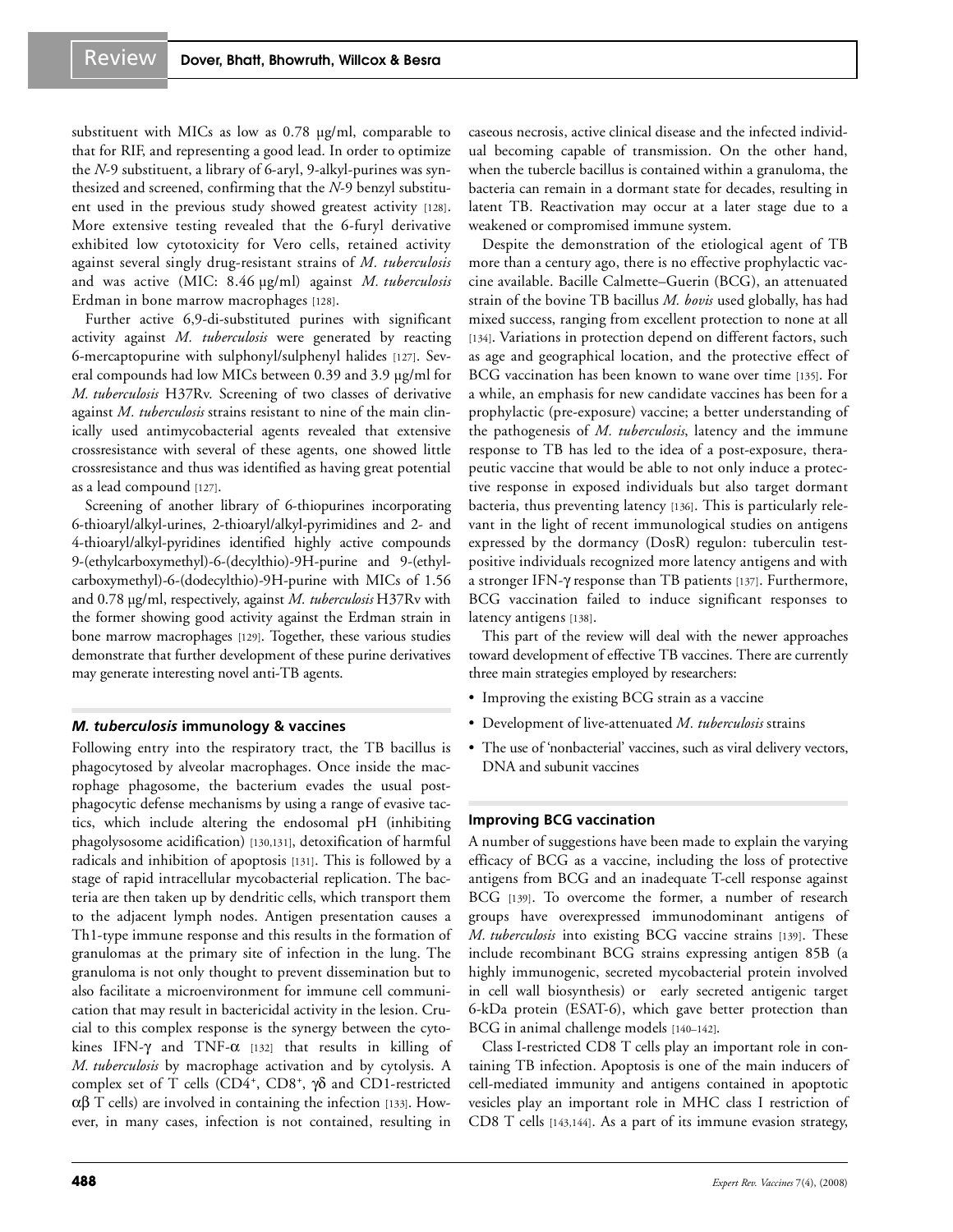the TB bacillus causes inhibition of apoptosis of infected host cells, thereby reducing class I presentation. A similar inhibition of apoptosis was also observed for BCG-infected cells [145], suggesting that this property of BCG may be one of the factors responsible for the poor efficacy of the strain as a vaccine. Recombinant BCG strains that induce apoptosis have also been evaluated as vaccines (reviewed in [139]): strains expressing a recombinant listeriolysin (pore-forming cytolysin from *Listeria monocytogenes*) led to an increased presence of cytoplasmic BCG (due to pore formation in the phagosome) and a resultant induction of apoptosis [146]. Recently, Hinchey *et al.* demonstrated that inactivation of *secA2*, a secretion system component, resulted in enhanced apoptosis of infected macrophages and increased priming of specific CD8<sup>+</sup> T cells *in vivo* [147]. Mice and guinea pigs vaccinated with the mutant strain showed increased resistance to *M. tuberculosis* challenge than those infected with BCG [147]. These studies demonstrated that both recombinant, apoptosis-inducing BCG strains and avirulent *M. tuberculosis* mutants that have lost an apoptosis-inhibiting component have potential use as live vaccines due to their ability to cause enhanced MHC class I presentation.

#### **Attenuated** *M. tuberculosis* **strains as live vaccines**

The motivation behind using attenuated *M. tuberculosis* strains is that these strains are based on the actual causative agent rather than a related bovine strain and thus would be closest to mimicking the immune response to TB. Furthermore, there are an additional 120 *M. tuberculosis* genes that are absent in BCG [148,149]. Rather than using extended serial passage to achieve attenuation, as was the case for BCG, the rationale is to use mutants of *M. tuberculosis* that contain deletions in genes essential for virulence. The key to the success of such a vaccine is achieving the right balance between loss of virulence and generating an effective immune response against the attenuated strain (i.e., achieving a 'safe' level of attenuation without much loss of immunogenicity).

However, there are obstacles to using *M. tuberculosis*-attenuated mutant strains as vaccines. First, there is a risk of reversion; however, this risk can be greatly reduced by generating strains that have at least two independent deletions in known virulence genes. Furthermore, these strains would need to be unmarked, that is, any antibiotic resistance markers used for selection of mutants must be subsequently removed. Finally, the safety of these strains would need testing in immune compromised animal models.

One promising candidate is a *phoP* mutant (PhoP is a transcription factor); although attenuated in a mouse infection model, it induced an immune response identical to virulent TB [150,151]. Researchers at the Albert Einstein College of Medicine (NY, USA) have generated two triple mutants,  $mc^2$ 6020 and  $\mathrm{mc}^2$ 6030, that were highly attenuated and safer than BCG in severe combined immunodeficiency mice [152–155]. While both strains are panthothenate auxotrophs, the former is also a lysine auxotroph, while the latter has a deletion in the RD1 locus implicated in the attenuation of BCG. Both strains are currently undergoing Phase I clinical trials. Recently, a mutant with an unusual persistence phenotype has been identified: a *kasB* mutant that synthesized shorter mycolic acids was shown to persist in immunocompetent mice for up to 1 year without causing disease and the pathology associated with it [156], suggesting that *kasB* would be a good candidate for deletion in a future live TB vaccine strain.

#### **Nonbacterial vaccines**

Direct immunization with immunogenic *M. tuberculosis* polypeptides has been tested as an alternative: antigen 85A, ESAT-6 protein from the *RD1* locus and the PPE family proteins Mtb39a-e and Mtb41 have all been assessed as candidates [139]. A 'hybrid' approach has also been used, wherein recombinant fusions of these polypeptides were used to assess protection in animal models [157,158]. Many of these are currently under Phase I clinical trials. Another strategy is injection of naked (plasmid) DNA encoding immunogenic *M. tuberculosis* antigens, which has been used to elicit a response against the bacterium in mouse and guinea pig models of infection [159]. Recombinant polypeptides and DNA vaccines have also been used in a 'prime–boost' strategy that involves vaccination with BCG or recombinant BCG, followed by a booster of selected antigen(s) that are also common to the 'prime' [139]. A novel approach has been used by researchers at Oxford University (UK) making use of the boosting potential of a modified vaccinia Ankara virus. The recombinant virus expressing Ag85A when used as a boost provided greater protection than BCG or recombinant virus alone [160,161].

#### **Lipid antigens**

Similarities to MHC class I molecules and expression on antigen-presenting cells suggested a role for CD1 molecules in T-cell recognition. CD1 isoforms, CD1a and CD1c, were established as targets for recognition by αβ- and γδ-cytotoxic T-lymphocyte lines, respectively [162]. Studies of the proliferative and cytotoxic responses of an αβ-TCR<sup>+</sup> CD4-CD8- T-cell line specific for an undefined *M. tuberculosis* antigen indicated recognition was absolutely dependent on the presence of CD1b on the presenting cell, providing direct evidence for CD1 mediated antigen presentation and suggesting a role for CD1 in antimicrobial immunity [163].

The first evidence that CD1-presented antigens differed from their MHC-presented counterparts was provided through studies on CD1b-restricted  $αβ$ -TCR<sup>+</sup> T-cell lines specific for *M. tuberculosis*; CD1b-restricted recognition was insensitive to prior protease treatment of the *M. tuberculosis* antigen. Fractionation of organic solvent extracts of mycobacteria revealed that the CD1b-restricted antigen was mycolic acid [164], subsequent studies have defined other microbial lipids as antigens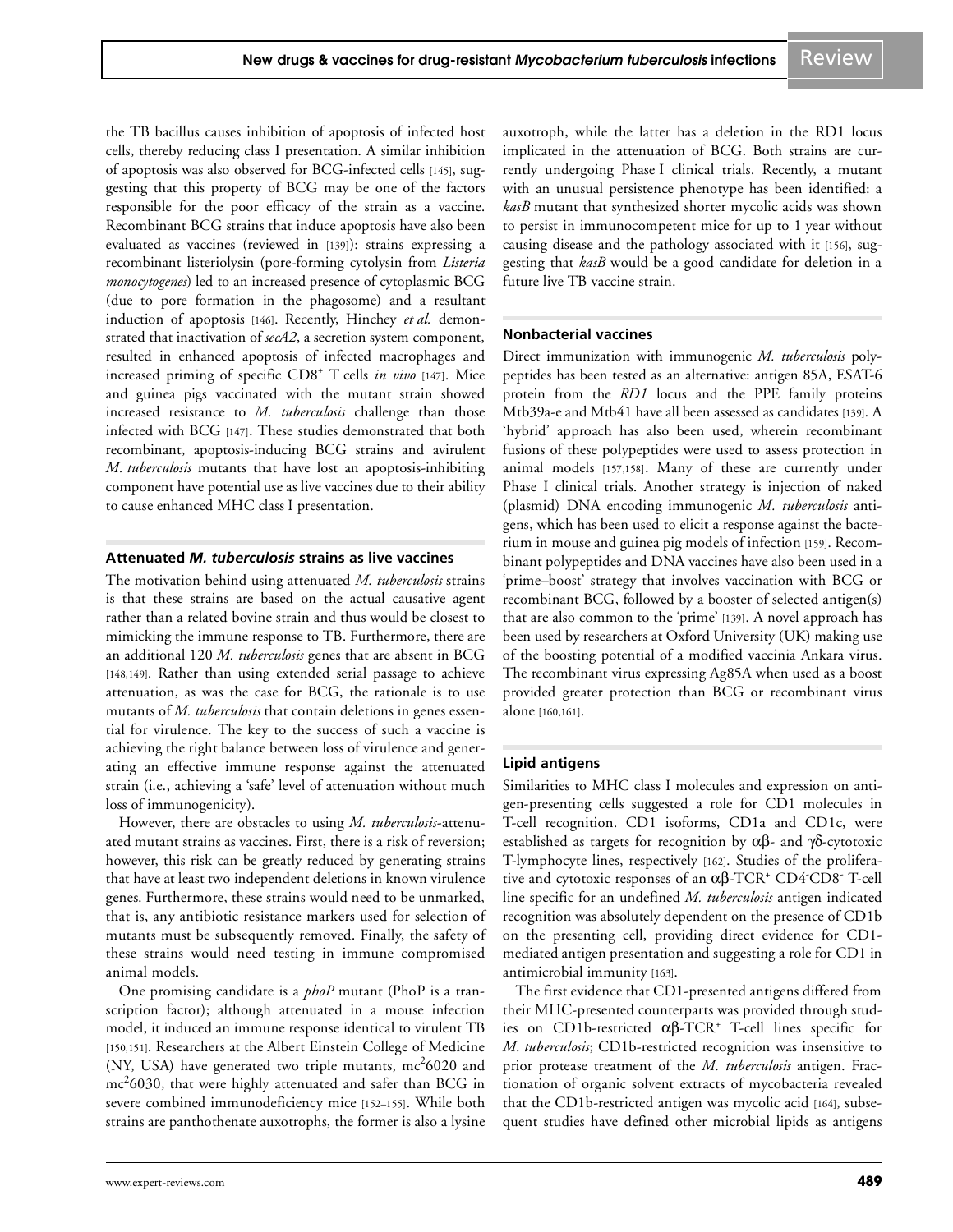presented by the group 1 molecules CD1b [165–167], CD1c [168] and CD1a [169] and, more recently, by the group 2 molecule CD1d [170–175], and support the idea that CD1 molecules predominantly present lipid antigens. Mycobacteria, including *M. tuberculosis*, have an especially rich repertoire of complex bioactive lipids and the group 1 CD1 isotypes are upregulated by exposure to these, including mannosyl-β-1-phosphomycoketides [168], diacylated sulphoglycolipid [167] and glucose monomycolate [176], while downregulation of CD1d is apparent on mycobacterial infection [177]. There is little evidence for an important role for CD1d presentation of lipid antigens in mycobacterial infection in mice [178]; these animals only possess a single CD1 isoform most closely related to human CD1d and thus their utility to understanding the role of CD1-presented antigens in the development of protective immunity is somewhat limited. The use of animal models that possess analogues of the other human CD1 isoforms, such as guinea pigs [179], may prove very useful in understanding the role of lipid antigens in the development of protective immunity [178]. Hiromatsu *et al.* demonstrated that CD1-restricted responses could be generated *in vivo* by immunization of guinea pigs with mycobacterial glycolipids, providing support for their use as a relevant small animal model for the study of CD1-restricted immune responses to mycobacterial pathogens [180]. Furthermore, these authors provided evidence that guinea pigs vaccinated with a protein-free heterogeneous mycobacterial lipid extract showed reduced bacterial burdens in the lung and spleen at 4 weeks after infection by an aerosol challenge and also had significantly less necrotic pathology [181]. These limited data support an important role for lipid antigens in the immune response to *M. tuberculosis* infection and their further study to determine whether their inclusion in subunit vaccines might enhance their efficacy.

#### **Conclusion**

The recent increase in TB cases forced the WHO to declare TB a global emergency. The emergence of multidrug resistance, now superseded by extensive drug resistance, has compounded the healthcare problem. Fears regarding the effective redundancy of several antimycobacterial drugs stresses the need for identification of new drug targets and development of new drugs, several of which are now under clinical evaluation. In addition, given that the current BCG vaccine is highly variable in its efficacy, control of TB would be helped with a newer, more effective vaccine. Significant research efforts have been applied to the development of efficient agents to be used in both immunoprophylaxis and chemotherapy. A number of new drug candidates outlined in this review show promise against not just existing targets but also new ones. Also, although a multipronged approach is being used to develop new vaccines, all candidates are currently in different stages of clinical trials and there is not yet a clear candidate for replacing BCG.

#### **Expert commentary**

Despite current therapies being based on drugs that have been available for decades with few additions, the recent and increased research effort into TB chemotherapeutics has produced a stream of new molecules in clinical and preclinical assessment that might at least be useful in the treatment of drug-resistant TB. Several have excellent extended EBA and may ultimately improve the global healthcare outlook by allowing the shortening of anti-TB chemotherapy. Several of these new drugs represent extremely good candidates as they act against novel targets and thus avoid issues of crossresistance with others drugs. We are of the opinion that there is great utility in continuing to define the modes of action of several preexisting drugs. Although the recent determination of the mode of action of ETH was disappointing in that it was revealed to be identical to that for INH, save for a different enzymic route to prodrug activation [182], other agents, such as isoxyl and thiacetazone, are still to have their modes of action completely defined [183], although these probably both target the meromycolic acid-elongation processes in the biosynthesis of mycolic acid and their cyclopropanation, respectively [184]. Progress here, and elsewhere, is likely to highlight novel enzymes for development of possibly better lead compounds. Controversy surrounds the search for new drugs that inhibit *M. tuberculosis* cell wall synthesis. It is felt that adding new drugs that act on actively growing *M. tuberculosis* will only help with treating MDR organisms (admittedly an increasing problem) but may do little to address the main problem, the length of time of treatment, which is essentially defined by persistent populations. Some argue that cell wall synthesis may be already defective or unnecessary in these organisms as they are not stainable or otherwise detectable microscopically [185]. We, however, would strongly argue in support of the need for new drug targets and inhibitors that target the mycobacterial cell wall. Since their discovery in the 1950s, inhibitors of cell wall synthesis have been the mainstay of many chemotherapeutic regimens. Agents, such as INH, an inhibitor of mycolic acid biosynthesis, when implemented into directly observed therapies have proved highly successful in combating drug-sensitive TB. However, a key issue is the spread of MDR-TB. As a result, the search for new drug targets and cheap alternative agents is greatly needed. While drugs that target nonreplicating forms appear desirable on theoretical grounds, we cannot predict how new drugs will impact on time to cure and we need to await clinical trial data before drawing any such conclusions. Also, the challenge of drug resistance and adverse drug reactions means that, in a significant number of cases, we are searching for cheap yet effective alternative agents. As a result, there will always be a place for new drugs in these areas, with cell wall inhibitors being highly profitable in the past.

The variable efficacy of BCG requires that several avenues of vaccine research must be pursued. T-cell responses specific for foreign lipid antigens presented by CD1 molecules are clearly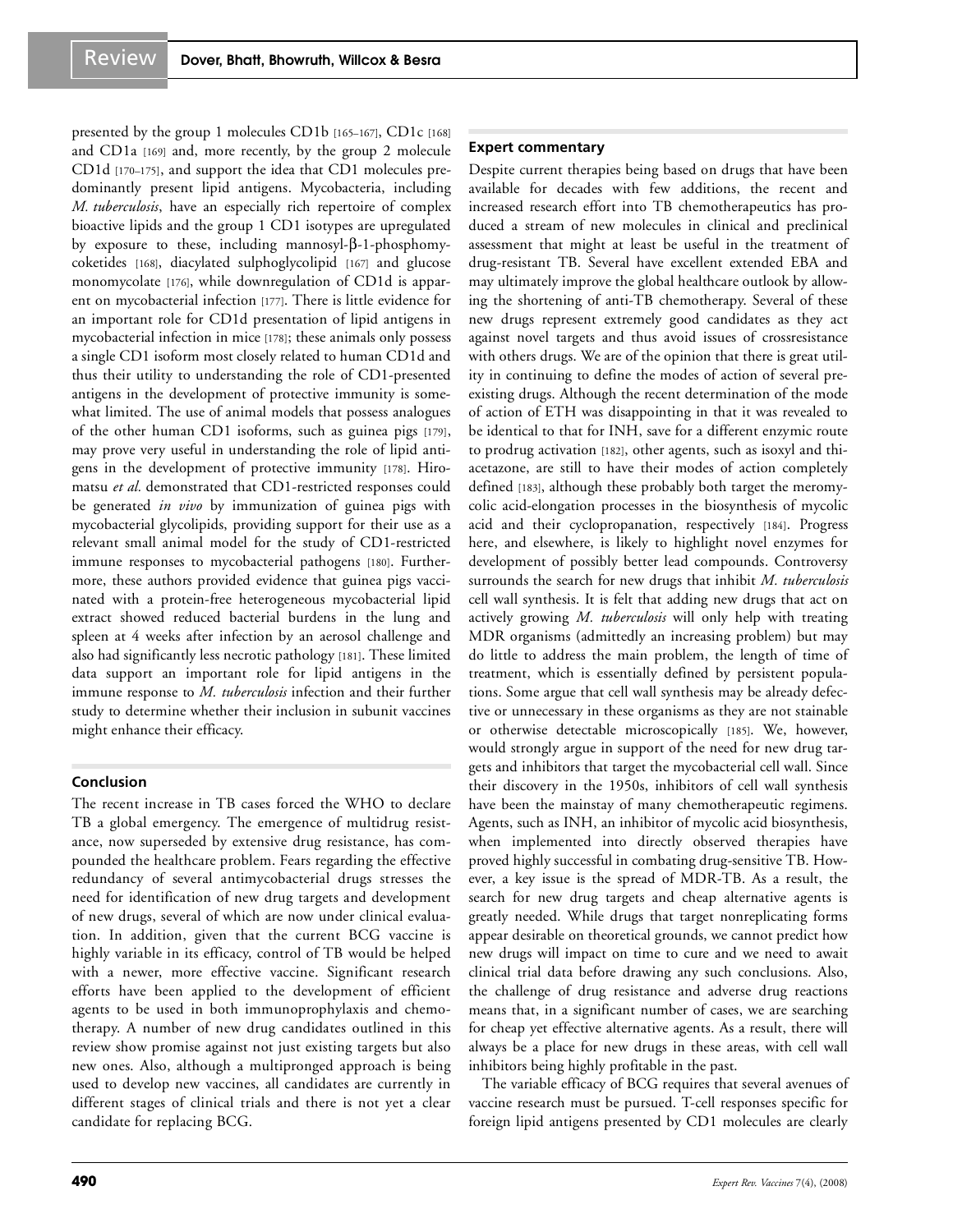important components of the host response to microbial infection, especially for pathogens such as *M. tuberculosis* that have adapted to an intracellular existence in the endosomal compartment and are therefore poor targets for humoral immunity. Current evidence suggests that CD1-restricted responses may make significant contributions to protective immunity in guinea pigs and eventually inclusion of lipid antigens might contribute to the formulation of improved vaccines [180,181]. Further studies in animal models that closely reflect the profile of human CD1 isoforms will probably clarify their importance. Establishing the structures of such CD1-restricted lipid antigens and the molecular and immunological basis of their generation and recognition may become key to the development of novel therapeutic approaches.

#### **Five-year view**

The anti-TB 'pipeline' is currently awash with new clinical and preclinical candidate drugs. Several of these will have utility at least in the management of MDR/XDR-TB and some may even have sufficient potency to allow the shortening and simplification of current regimens. In the coming years, as we increase our knowledge regarding the metabolism of *M. tuberculosis* and, more specifically, of the problematic persistent populations, key enzymes worthy of future investigation as novel drug targets will probably come to light. Pursuing their characterization and designing and developing inhibitors might afford us new tools with which to combat these long-standing adversaries.

The great structural diversity of microbial lipids and the limited number of defined antigens to date suggests we are only at the very beginning of a journey towards understanding the structural basis for CD1-restricted lipid antigen presentation.

#### **References**

Papers of special note have been highlighted as:

- of interest
- •• of considerable interest
- Dye C. Global epidemiology of tuberculosis. *Lancet* 367(9514), 938–940 (2006).
- 2 Flynn JL, Chan J. Tuberculosis: latency and reactivation. *Infect. Immun.* 69(7), 4195–4201 (2001).
- 3 Anon. Prevention of streptomycin resistance by combined chemotherapy; a Medical Research Council investigation. *Br. Med. J.* 1(4769), 1157–1162 (1952).
- 4 Fox W, Wiener A, Mitchison DA, Selkon JB, Sutherland I. The prevalence of drug-resistant tubercle bacilli in untreated patients with pulmonary tuberculosis; a national survey, 1955–56. *Tubercle* 38(2), 71–84 (1957).

As more antigens are defined, an improved understanding of their relative immunodominance during infection in appropriate models, as well as the kinetics of lipid-specific T-cell responses and their correlation with susceptibility to disease, will become critical to their candidacy as components of developmental vaccines.

#### **Financial & competing interests disclosure**

*The authors have no relevant affiliations or financial involvement with any organization or entity with a financial interest in or financial conflict with the subject matter or materials discussed in the manuscript. This includes employment, consultancies, honoraria, stock ownership or options, expert testimony, grants or patents received or pending, or royalties.*

*No writing assistance was utilized in the production of this manuscript.*

#### **Key issues**

- TB remains a major global healthcare concern.
- Latent infections can last decades before active disease develops.
- Latent infection represents a huge global reservoir of infection.
- Extensive drug resistance is emerging.
- Several new drugs are in development, many of which disrupt ATP synthesis.
- The current bacillus Calmette–Guerin vaccine is, at best, variable in its efficacy.
- Preventative and prophylactic vaccines are under development, particularly focused towards improved clearance of latent infection.
- Lipid antigens represent an interesting avenue for future vaccine development.
- 5 WHO. *The World Health Organization Global Tuberculosis Program*. World Health Organization, Geneva, Switzerland (2003).
- 6 Mitchison DA. Role of individual drugs in the chemotherapy of tuberculosis. *Int. J. Tuberc. Lung Dis.* 4(9), 796–806 (2000).
- Cardona PJ, Ruiz-Manzano J. On the nature of *Mycobacterium tuberculosis*-latent bacilli. *Eur. Respir. J.* 24(6), 1044–1051  $(2004).$
- 8 Wayne LG. Dormancy of *Mycobacterium tuberculosis* and latency of disease. *Eur. J. Clin. Microbiol. Infect. Dis.* 13(11), 908–914 (1994).
- 9 Wayne LG, Sohaskey CD. Nonreplicating persistence of *Mycobacterium tuberculosis*. *Annu. Rev. Microbiol.* 55, 139–163 (2001).
- 10 Locht C, Rouanet C, Hougardy JM, Mascart F. How a different look at latency can help to develop novel diagnostics and vaccines against tuberculosis. *Expert Opin. Biol. Ther.* 7(11), 1665–1677 (2007).
- 11 Hobby GL, Lenert TF. The *in vitro* action of antituberculous agents against multiplying and non-multiplying microbial cells. *Am. Rev. Tuberc.* 76(6), 1031–1048 (1957).
- 12 McCune RM Jr, Tompsett R. Fate of *Mycobacterium tuberculosis* in mouse tissues as determined by the microbial enumeration technique. I. The persistence of drug-susceptible tubercle bacilli in the tissues despite prolonged antimicrobial therapy. *J. Exp. Med.* 104(5), 737–762 (1956).
- 13 McCune RM, Feldmann FM, Lambert HP, McDermott W. Microbial persistence. I. The capacity of tubercle bacilli to survive sterilization in mouse tissues. *J. Exp. Med.* 123(3), 445–468 (1966).
- 14 Wade MM, Zhang Y. Anaerobic incubation conditions enhance pyrazinamide activity against *Mycobacterium tuberculosis*. *J. Med. Microbiol.* 53(Pt 8), 769–773 (2004).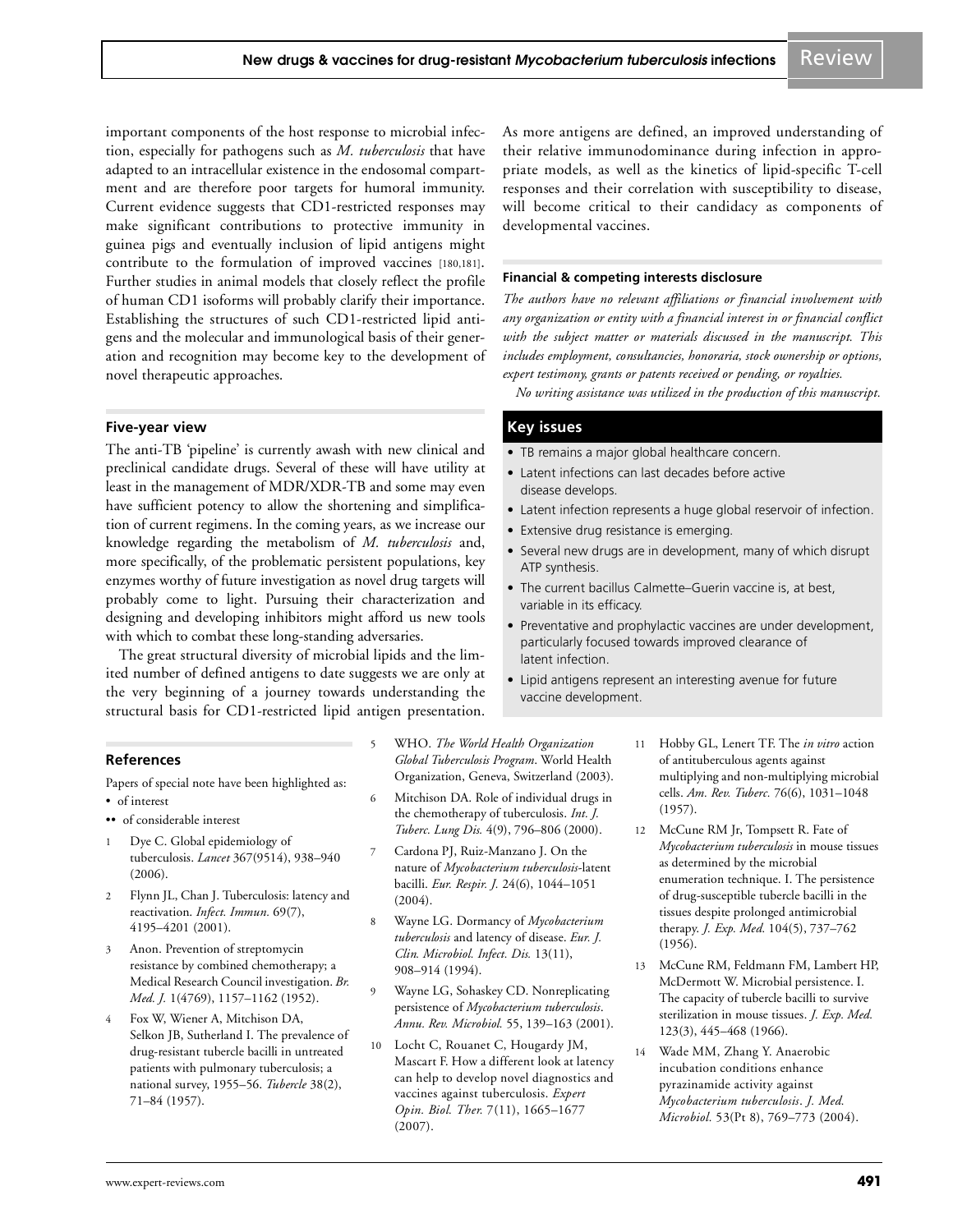# Review Dover, Bhatt, Bhowruth, Willcox & Besra

- 
- 15 Heifets L, Lindholm-Levy P. Pyrazinamide sterilizing activity *in vitro* against semidormant *Mycobacterium tuberculosis* bacterial populations. *Am. Rev. Respir. Dis.* 145(5), 1223–1225 (1992).
- 16 Mitchison DA. The action of antituberculosis drugs in short-course chemotherapy. *Tubercle* 66(3), 219–225 (1985).
- 17 Mitchison DA. Basic mechanisms of chemotherapy. *Chest* 76(6 Suppl.), 771–781 (1979).
- 18 Munro SA, Lewin SA, Smith HJ, Engel ME, Fretheim A, Volmink J. Patient adherence to tuberculosis treatment: a systematic review of qualitative research. *PLoS Med.* 4(7), e238 (2007).
- 19 Spigelman M, Gillespie S. Tuberculosis drug development pipeline: progress and hope. *Lancet* 367(9514), 945–947 (2006).
- 20 Sharma SK, Mohan A. Multidrug-resistant tuberculosis. *Indian J. Med. Res.* 120(4), 354–376 (2004).
- 21 Raviglione MC, Pio A. Evolution of WHO policies for tuberculosis control, 1948–2001. *Lancet* 359(9308), 775–780 (2002).
- 22 Dye C, Watt CJ, Bleed DM, Hosseini SM, Raviglione MC. Evolution of tuberculosis control and prospects for reducing tuberculosis incidence, prevalence, and deaths globally. *JAMA* 293(22), 2767–2775 (2005).
- 23 Wright A, Bai G, Barrera L *et al.* Emergence of *Mycobacterium tuberculosis* with extensive resistance to second-line drugs – worldwide, 2000–2004. *MMWR Morb. Mortal. Wkly Rep.* 55(11), 301–305 (2006).
- 24 Moore-Gillon J. Multidrug-resistant tuberculosis: this is the cost. *Ann. NY Acad. Sci.* 953, 233–240 (2001).
- 25 Veziris N, Truffot-Pernot C, Aubry A, Jarlier V, Lounis N. Fluoroquinolonecontaining third-line regimen against *Mycobacterium tuberculosis in vivo*. *Antimicrob. Agents Chemother.* 47(10), 3117–3122 (2003).
- 26 Harries AD, Chimzizi R, Zachariah R. Safety, effectiveness, and outcomes of concomitant use of highly active antiretroviral therapy with drugs for tuberculosis in resource-poor settings. *Lancet* 367(9514), 944–945 (2006).
- 27 Kwara A, Flanigan TP, Carter EJ. Highly active antiretroviral therapy (HAART) in adults with tuberculosis: current status. *Int. J. Tuberc. Lung Dis*. 9(3), 248–257 (2005).
- 28 Takayama K, Kilburn JO. Inhibition of synthesis of arabinogalactan by ethambutol in *Mycobacterium smegmatis*. *Antimicrob. Agents Chemother.* 33(9), 1493–1499 (1989).
- **Illustrates key biochemical data that demonstrate that ethambutol inhibits arabinogalactan synthesis.**
- 29 Mikusova K, Slayden RA, Besra GS, Brennan PJ. Biogenesis of the mycobacterial cell wall and the site of action of ethambutol. *Antimicrob. Agents Chemother.* 39(11), 2484–2489 (1995).
- 30 Jia L, Tomaszewski JE, Hanrahan C *et al.* Pharmacodynamics and pharmacokinetics of SQ109, a new diamine-based antitubercular drug. *Br. J. Pharmacol.* 144(1), 80–87 (2005).
- 31 Jia L, Noker PE, Coward L, Gorman GS, Protopopova M, Tomaszewski JE. Interspecies pharmacokinetics and *in vitro* metabolism of SQ109. *Br. J. Pharmacol.* 147(5), 476–485 (2006).
- 32 Boshoff HI, Myers TG, Copp BR, McNeil MR, Wilson MA, Barry CE 3rd. The transcriptional responses of *Mycobacterium tuberculosis* to inhibitors of metabolism: novel insights into drug mechanisms of action. *J. Biol. Chem.* 279(38), 40174–40184 (2004).
- 33 Wigley DB. Structure and mechanism of DNA topoisomerases. *Annu. Rev. Biophys. Biomol. Struct.* 24, 185–208 (1995).
- 34 Maxwell A. DNA gyrase as a drug target. *Trends Microbiol.* 5(3), 102–109 (1997).
- 35 Reece RJ, Maxwell A. DNA gyrase: structure and function. *Crit. Rev. Biochem. Mol. Biol.* 26(3–4), 335–375 (1991).
- 36 Aubry A, Pan XS, Fisher LM, Jarlier V, Cambau E. *Mycobacterium tuberculosis* DNA gyrase: interaction with quinolones and correlation with antimycobacterial drug activity. *Antimicrob. Agents Chemother.* 48(4), 1281–1288 (2004).
- 37 Domagala JM. Structure–activity and structure–side-effect relationships for the quinolone antibacterials. *J. Antimicrob. Chemother.* 33(4), 685–706 (1994).
- 38 Ji B, Lounis N, Maslo C, Truffot-Pernot C, Bonnafous P, Grosset J. *In vitro* and *in vivo* activities of moxifloxacin and clinafloxacin against *Mycobacterium tuberculosis*. *Antimicrob. Agents Chemother.* 42(8), 2066–2069 (1998).
- 39 Miyazaki E, Miyazaki M, Chen JM, Chaisson RE, Bishai WR. Moxifloxacin (BAY12–8039), a new

8-methoxyquinolone, is active in a mouse model of tuberculosis. *Antimicrob. Agents Chemother.* 43(1), 85–89 (1999).

- 40 Alvirez-Freites EJ, Carter JL, Cynamon MH. *In vitro* and *in vivo* activities of gatifloxacin against *Mycobacterium tuberculosis*. *Antimicrob. Agents. Chemother.* 46(4), 1022–1025 (2002).
- 41 Lenaerts AJ, Gruppo V, Brooks JV, Orme IM. Rapid *in vivo* screening of experimental drugs for tuberculosis using γ interferon gene-disrupted mice. *Antimicrob. Agents Chemother.* 47(2), 783–785 (2003).
- 42 Hu Y, Coates AR, Mitchison DA. Sterilizing activities of fluoroquinolones against rifampin-tolerant populations of *Mycobacterium tuberculosis*. *Antimicrob. Agents Chemother.* 47(2), 653–657 (2003).
- 43 Nuermberger EL, Yoshimatsu T, Tyagi S *et al.* Moxifloxacin-containing regimen greatly reduces time to culture conversion in murine tuberculosis. *Am. J. Respir. Crit. Care Med.* 169(3), 421–426 (2004).
- 44 Nuermberger EL, Yoshimatsu T, Tyagi S *et al.* Moxifloxacin-containing regimens of reduced duration produce a stable cure in murine tuberculosis. *Am. J. Respir. Crit. Care Med.* 170(10), 1131–1134 (2004).
- 45 Anon. Update: fatal and severe liver injuries associated with rifampin and pyrazinamide for latent tuberculosis infection, and revisions in American Thoracic Society/CDC recommendations – United States, 2001. *Am. J. Respir. Crit. Care Med.* 164(7), 1319–1320 (2001).
- 46 Anon. Update: adverse event data and revised American Thoracic Society/CDC recommendations against the use of rifampin and pyrazinamide for treatment of latent tuberculosis infection – United States, 2003. *MMWR Morb. Mortal. Wkly Rep.* 52(31), 735–739 (2003).
- 47 Johnson JL, Hadad DJ, Boom WH *et al.* Early and extended early bactericidal activity of levofloxacin, gatifloxacin and moxifloxacin in pulmonary tuberculosis. *Int. J. Tuberc. Lung Dis.* 10(6), 605–612 (2006).
- 48 Pletz MW, De Roux A, Roth A, Neumann KH, Mauch H, Lode H. Early bactericidal activity of moxifloxacin in treatment of pulmonary tuberculosis: a prospective, randomized study. *Antimicrob. Agents Chemother.* 48(3), 780–782 (2004).
- 49 Burman WJ, Goldberg S, Johnson JL *et al.* Moxifloxacin versus ethambutol in the first 2 months of treatment for pulmonary tuberculosis. *Am. J. Respir. Crit. Care Med.* 174(3), 331–338 (2006).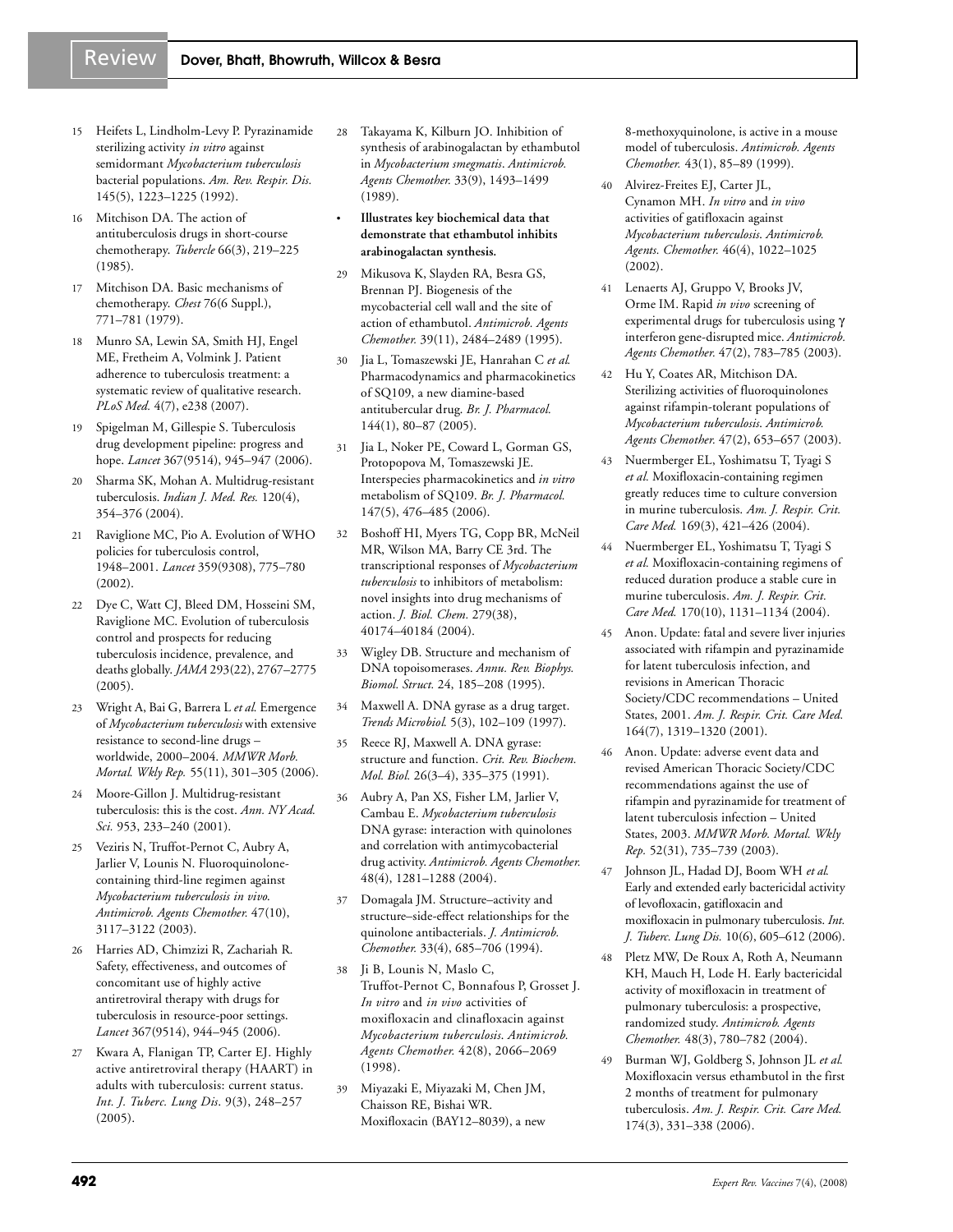- 50 Sriram D, Aubry A, Yogeeswari P, Fisher LM. Gatifloxacin derivatives: synthesis, antimycobacterial activities, and inhibition of *Mycobacterium tuberculosis* DNA gyrase. *Bioorg. Med. Chem. Lett.* 16(11), 2982–2985 (2006).
- 51 Andries K, Verhasselt P, Guillemont J *et al.* A diarylquinoline drug active on the ATP synthase of *Mycobacterium tuberculosis*. *Science* 307(5707), 223–227 (2005).
- Key article identifying a new drug with a **novel target.**
- 52 Huitric E, Verhasselt P, Andries K, Hoffner SE. *In vitro* antimycobacterial spectrum of a diarylquinoline ATP synthase inhibitor. *Antimicrob. Agents Chemother.* 51(11), 4202–4204 (2007).
- 53 Lounis N, Veziris N, Chauffour A, Truffot-Pernot C, Andries K, Jarlier V. Combinations of R207910 with drugs used to treat multidrug-resistant tuberculosis have the potential to shorten treatment duration. *Antimicrob. Agents Chemother.* 50(11), 3543–3547 (2006).
- 54 Stover CK, Warrener P, VanDevanter DR *et al.* A small-molecule nitroimidazopyran drug candidate for the treatment of tuberculosis. *Nature* 405(6789), 962–966 (2000).
- **Identification of a new drug.**
- 55 Manjunatha UH, Boshoff H, Dowd CS *et al.* Identification of a nitroimidazooxazine-specific protein involved in PA-824 resistance in *Mycobacterium tuberculosis*. *Proc. Natl Acad. Sci. USA* 103(2), 431–436 (2006).
- 56 Lenaerts AJ, Gruppo V, Marietta KS *et al.* Preclinical testing of the nitroimidazopyran PA-824 for activity against *Mycobacterium tuberculosis* in a series of *in vitro* and *in vivo* models. *Antimicrob. Agents Chemother.* 49(6), 2294–2301 (2005).
- 57 Tyagi S, Nuermberger E, Yoshimatsu T *et al.* Bactericidal activity of the nitroimidazopyran PA-824 in a murine model of tuberculosis. *Antimicrob. Agents Chemother.* 49(6), 2289–2293 (2005).
- 58 Sasaki H, Haraguchi Y, Itotani M *et al.* Synthesis and antituberculosis activity of a novel series of optically active 6-nitro-2,3 dihydroimidazo[2,1-b]oxazoles. *J. Med. Chem.* 49(26), 7854–7860 (2006).
- 59 Matsumoto M, Hashizume H, Tomishige T *et al.* OPC-67683, a nitrodihydro-imidazooxazole derivative with promising action against tuberculosis *in vitro* and in mice. *PLoS Med.* 3(11), e466 (2006).
- 60 Kim P, Zhang YM, Shenoy G *et al.* Structure–activity relationships at the 5-position of thiolactomycin: an intact (5R)-isoprene unit is required for activity against the condensing enzymes from *Mycobacterium tuberculosis* and *Escherichia coli*. *J. Med. Chem.* 49(1), 159–171 (2006).
- 61 Arora SK, Sinha N, Sinha RK, Uppadhayaya RS, Modak VM, Tilekar A. Synthesis and *in vitro* anti-mycobacterial activity of a novel anti-TB composition LL4858. *45th Annual Interscience Conference on Antimicrobial Agents and Chemotherapy,* Washington, DC, USA, 16–19 December, 2005 (Abstract F-1115).
- 62 Sinha RK, Arora SK, Sinha N, Modak VM. *In vivo* activity of LL4858 against *Mycobacterium tuberculosis*. *45th Annual Interscience Conference on Antimicrobial Agents and Chemotherapy,* Washington, DC, USA, 16–19 December, 2005 (Abstract F-1116).
- 63 Barrett JF. Linezolid Pharmacia Corp. *Curr. Opin. Investig. Drugs* 1(2), 181–187 (2000).
- 64 Ashtekar DR, Costa-Periera R, Shrinivasan T, Iyyer R, Vishvanathan N, Rittel W. Oxazolidinones, a new class of synthetic antituberculosis agent. *In vitro* and *in vivo* activities of DuP-721 against *Mycobacterium tuberculosis*. *Diagn. Microbiol. Infect. Dis.* 14(6), 465–471 (1991).
- 65 Barbachyn MR, Hutchinson DK, Brickner SJ *et al.* Identification of a novel oxazolidinone (U-100480) with potent antimycobacterial activity. *J. Med. Chem.* 39(3), 680–685 (1996).
- 66 Cynamon MH, Klemens SP, Sharpe CA, Chase S. Activities of several novel oxazolidinones against *Mycobacterium tuberculosis* in a murine model. *Antimicrob. Agents. Chemother.* 43(5), 1189–1191 (1999).
- 67 Sbardella G, Mai A, Artico M, Setzu MG, Poni G, La Colla P. New 6-nitroquinolones: synthesis and antimicrobial activities. *Farmaco* 59(6), 463–471 (2004).
- 68 Shoen CM, DeStefano MS, Sklaney MR, Monica BJ, Slee AM, Cynamon MH. Short-course treatment regimen to identify potential antituberculous agents in a murine model of tuberculosis. *J. Antimicrob. Chemother.* 53(4), 641–645 (2004).
- 69 Sood R, Rao M, Singhal S, Rattan A. Activity of RBx 7644 and RBx 8700, new investigational oxazolidinones, against *Mycobacterium tuberculosis* infected murine macrophages. *Int. J. Antimicrob. Agents* 25(6), 464–468 (2005).
- 70 Fortun J, Martin-Davila P, Navas E *et al.* Linezolid for the treatment of multidrugresistant tuberculosis. *J. Antimicrob. Chemother.* 56(1), 180–185 (2005).
- 71 von der Lippe B, Sandven P, Brubakk O. Efficacy and safety of linezolid in multidrug resistant tuberculosis (MDR-TB) – a report of ten cases. *J. Infect.* 52(2), 92–96 (2006).
- 72 Richter E, Rusch-Gerdes S, Hillemann D. First linezolid-resistant clinical isolates of *Mycobacterium tuberculosis*. *Antimicrob. Agents Chemother.* 51(4), 1534–1536 (2007).
- 73 Sun Z, Zhang Y. Antituberculosis activity of certain antifungal and antihelmintic drugs. *Tuber. Lung Dis.* 79(5), 319–320 (1999).
- 74 Burguiere A, Hitchen PG, Dover LG, Dell A, Besra GS. Altered expression profile of mycobacterial surface glycopeptidolipids following treatment with the antifungal azole inhibitors econazole and clotrimazole. *Microbiology* 151(Pt 6), 2087–2095 (2005).
- 75 McLean KJ, Marshall KR, Richmond A *et al.* Azole antifungals are potent inhibitors of cytochrome P450 mono-oxygenases and bacterial growth in mycobacteria and streptomycetes. *Microbiology* 148(Pt 10), 2937–2949 (2002).
- 76 Guo DA, Mangla AT, Zhou W *et al.* Antifungal sterol biosynthesis inhibitors. *Subcell. Biochem.* 28, 89–116 (1997).
- 77 Cole ST, Brosch R, Parkhill J *et al.* Deciphering the biology of *Mycobacterium tuberculosis* from the complete genome sequence. *Nature* 393(6685), 537–544 (1998).
- Key article concerning the completion of **the TB genome.**
- 78 Aoyama Y, Horiuchi T, Gotoh O, Noshiro M, Yoshida Y. CYP51-like gene of *Mycobacterium tuberculosis* actually encodes a P450 similar to eukaryotic CYP51. *J. Biochem. (Tokyo)* 124(4), 694–696 (1998).
- Bellamine A, Mangla AT, Nes WD, Waterman MR. Characterization and catalytic properties of the sterol 14α-demethylase from *Mycobacterium tuberculosis*. *Proc. Natl Acad. Sci. USA* 96(16), 8937–8942 (1999).
- 80 Guardiola-Diaz HM, Foster LA, Mushrush D, Vaz AD. Azole-antifungal binding to a novel cytochrome P450 from *Mycobacterium tuberculosis*: implications for treatment of tuberculosis. *Biochem. Pharmacol.* 61(12), 1463–1470 (2001).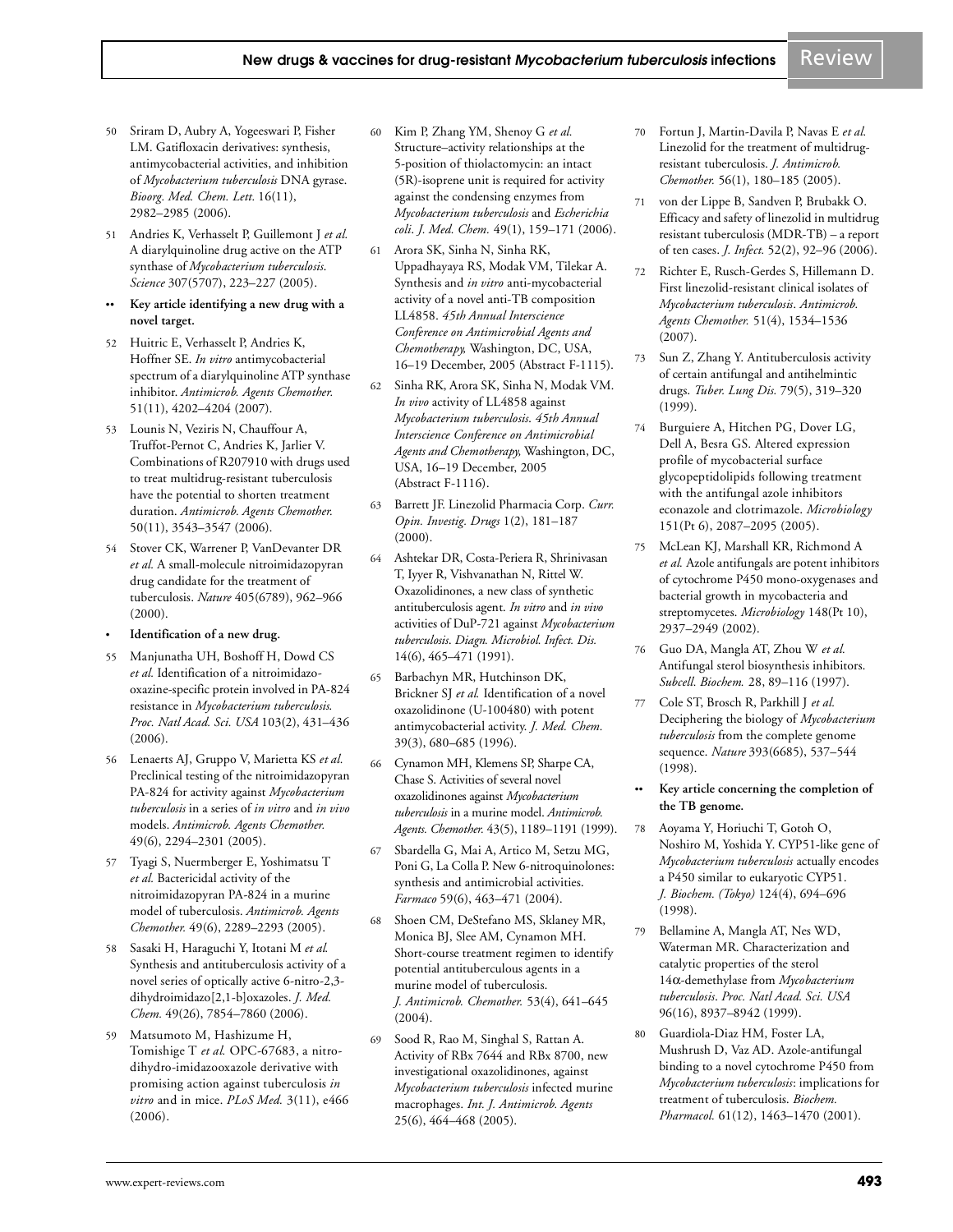- 
- 81 Ahmad Z, Sharma S, Khuller GK. *In vitro* and *ex vivo* antimycobacterial potential of azole drugs against *Mycobacterium tuberculosis* H37Rv. *FEMS Microbiol. Lett.* 251(1), 19–22 (2005).
- 82 Benko I, Hernadi F, Megyeri A *et al.* Comparison of the toxicity of fluconazole and other azole antifungal drugs to murine and human granulocyte–macrophage progenitor cells *in vitro*. *J. Antimicrob. Chemother.* 43(5), 675–681 (1999).
- 83 Ahmad Z, Sharma S, Khuller GK. Azole antifungals as novel chemotherapeutic agents against murine tuberculosis. *FEMS Microbiol. Lett.* 261(2), 181–186 (2006).
- 84 Podust LM, Stojan J, Poulos TL, Waterman MR. Substrate recognition sites in 14α-sterol demethylase from comparative analysis of amino acid sequences and x-ray structure of *Mycobacterium tuberculosis* CYP51. *J. Inorg. Biochem.* 87(4), 227–235 (2001).
- 85 Podust LM, Poulos TL, Waterman MR. Crystal structure of cytochrome P450 14α-sterol demethylase (CYP51) from *Mycobacterium tuberculosis* in complex with azole inhibitors. *Proc. Natl Acad. Sci. USA* 98(6), 3068–3073 (2001).
- 86 Jones PB, Parrish NM, Houston TA *et al.* A new class of antituberculosis agents. *J. Med. Chem.* 43(17), 3304–3314 (2000).
- 87 Parrish NM, Houston T, Jones PB, Townsend C, Dick JD. *In vitro* activity of a novel antimycobacterial compound, *N*-octanesulfonylacetamide, and its effects on lipid and mycolic acid synthesis. *Antimicrob. Agents Chemother.* 45(4), 1143–1150 (2001).
- 88 Parrish NM, Ko CG, Hughes MA, Townsend CA, Dick JD. Effect of *N*-octanesulphonylacetamide (OSA) on ATP and protein expression in *Mycobacterium bovis* BCG. *J. Antimicrob. Chemother.* 54(4), 722–729 (2004).
- Association of N-octanesulphonyl**acetamide (OSA) with a novel target.**
- FASgen Inc. F. FASgen compound FAS20013 demonstrates remarkable killing effect against TB. FASgen Inc. (2005).
- Ratnakar P, Murthy PS. Antitubercular activity of trifluoperazine, a calmodulin antagonist. *FEMS Microbiol. Lett.* 76(1–2), 73–76 (1992).
- Molnar J, Beladi I, Foldes I. Studies on antituberculotic action of some phenothiazine derivatives *in vitro*. *Zentralbl. Bakteriol. [Orig A]* 239(4), 521–526 (1977).
- 92 Kristiansen JE, Vergmann B. The antibacterial effect of selected phenothiazines and thioxanthenes on slow-growing mycobacteria. *Acta Pathol. Microbiol. Immunol. Scand.* 94(6), 393–398 (1986).
- 93 Katoch VM, Saxena N, Shivannavar CT *et al.* Effect of trifluoperazine on *in vitro* ATP synthesis by *Mycobacterium leprae*. *FEMS Immunol. Med. Microbiol.* 20(2), 99–102 (1998).
- 94 Weinstein EA, Yano T, Li LS *et al.* Inhibitors of type II NADH:menaquinone oxidoreductase represent a class of antitubercular drugs. *Proc. Natl Acad. Sci. USA* 102(12), 4548–4553 (2005).
- 95 Kana BD, Weinstein EA, Avarbock D, Dawes SS, Rubin H, Mizrahi V. Characterization of the cydAB-encoded cytochrome bd oxidase from *Mycobacterium smegmatis*. *J. Bacteriol.* 183(24), 7076–7086 (2001).
- 96 Crowle AJ, Douvas GS, May MH. Chlorpromazine: a drug potentially useful for treating mycobacterial infections. *Chemotherapy* 38(6), 410–419 (1992).
- 97 Reddy MV, Nadadhur G, Gangadharam PR. *In-vitro* and intracellular antimycobacterial activity of trifluoperazine. *J. Antimicrob. Chemother.* 37(1), 196–197 (1996).
- 98 Wise R, Andrews JM, Ashby J. *In vitro* activities of peptide deformylase inhibitors against Gram-positive pathogens. *Antimicrob. Agents Chemother.* 46(4), 1117–1118 (2002).
- 99 Apfel CM, Locher H, Evers S *et al.* Peptide deformylase as an antibacterial drug target: target validation and resistance development. *Antimicrob. Agents Chemother.* 45(4), 1058–1064 (2001).
- 100 Clements JM, Beckett RP, Brown A *et al.* Antibiotic activity and characterization of BB-3497, a novel peptide deformylase inhibitor. *Antimicrob. Agents Chemother.* 45(2), 563–570 (2001).
- 101 Cynamon MH, Alvirez-Freites E, Yeo AE. BB-3497, a peptide deformylase inhibitor, is active against *Mycobacterium tuberculosis*. *J. Antimicrob. Chemother.* 53(2), 403–405 (2004).
- 102 Nguyen KT, Hu X, Colton C, Chakrabarti R, Zhu MX, Pei D. Characterization of a human peptide deformylase: implications for antibacterial drug design. *Biochemistry* 42(33), 9952–9958 (2003).
- 103 Chipman D, Barak Z, Schloss JV. Biosynthesis of 2-aceto-2-hydroxy acids: acetolactate synthases and acetohydroxyacid synthases. *Biochim. Biophys. Acta* 1385(2), 401–419 (1998).
- 104 Lee YT, Duggleby RG. Mutagenesis studies on the sensitivity of *Escherichia coli* acetohydroxyacid synthase II to herbicides and valine. *Biochem. J.* 350(Pt 1), 69–73 (2000).
- 105 Choi KJ, Yu YG, Hahn HG, Choi JD, Yoon MY. Characterization of acetohydroxyacid synthase from *Mycobacterium tuberculosis* and the identification of its new inhibitor from the screening of a chemical library. *FEBS Lett.* 579(21), 4903–4910 (2005).
- 106 Oishi H, Noto T, Sasaki H *et al.* Thiolactomycin, a new antibiotic. 1. Taxonomy of the producing organism, fermentation and biological properties. *J. Antibiot.* 35(4), 391–395 (1982).
- 107 Kremer L, Douglas JD, Baulard AR *et al.* Thiolactomycin and related analogues as novel anti-mycobacterial agents targeting KasA and KasB condensing enzymes in *Mycobacterium tuberculosis*. *J. Biol. Chem.* 275(22), 16857–16864 (2000).
- 108 Choi KH, Kremer L, Besra GS, Rock CO. Identification and substrate specificity of β-ketoacyl (acyl carrier protein) synthase III (mtFabH) from *Mycobacterium tuberculosis*. *J. Biol. Chem.* 275(36), 28201–28207  $(2000).$
- 109 Wang CLJ, Salvino JM. Total synthesis of (+/-)-thiolactomycin. *Tet. Lett.* 25(46), 5243–5246 (1984).
- 110 McFadden JM, Frehywot GL, Townsend CA. A flexible route to (5R) thiolactomycin, a naturally occurring inhibitor of fatty acid synthesis. *Org. Lett.* 4(22), 3859–3862 (2002).
- 111 Kamal A, Shaik AA, Sinha R, Yadav JS, Arora SK. Antitubercular agents. Part 2: new thiolactomycin analogues active against *Mycobacterium tuberculosis*. *Bioorg. Med. Chem. Lett.* 15(7), 1927–1929 (2005).
- 112 Senior SJ, Illarionova PA, Gurcha SS *et al.* Biphenyl-based analogues of thiolactomycin, active against *Mycobacterium tuberculosis* mtFabH fatty acid condensing enzyme. *Bioorg. Med. Chem. Lett.* 13(21), 3685–3688 (2003).
- 113 Senior SJ, Illarionov PA, Gurcha SS *et al.* Acetylene-based analogues of thiolactomycin, active against *Mycobacterium tuberculosis* mtFabH fatty acid condensing enzyme. *Bioorg. Med. Chem. Lett.* 14(2), 373–376 (2004).
- 114 Slayden RA, Lee RE, Armour JW *et al.* Antimycobacterial action of thiolactomycin: an inhibitor of fatty acid and mycolic acid synthesis. *Antimicrob. Agents Chemother.* 40(12), 2813–2819 (1996).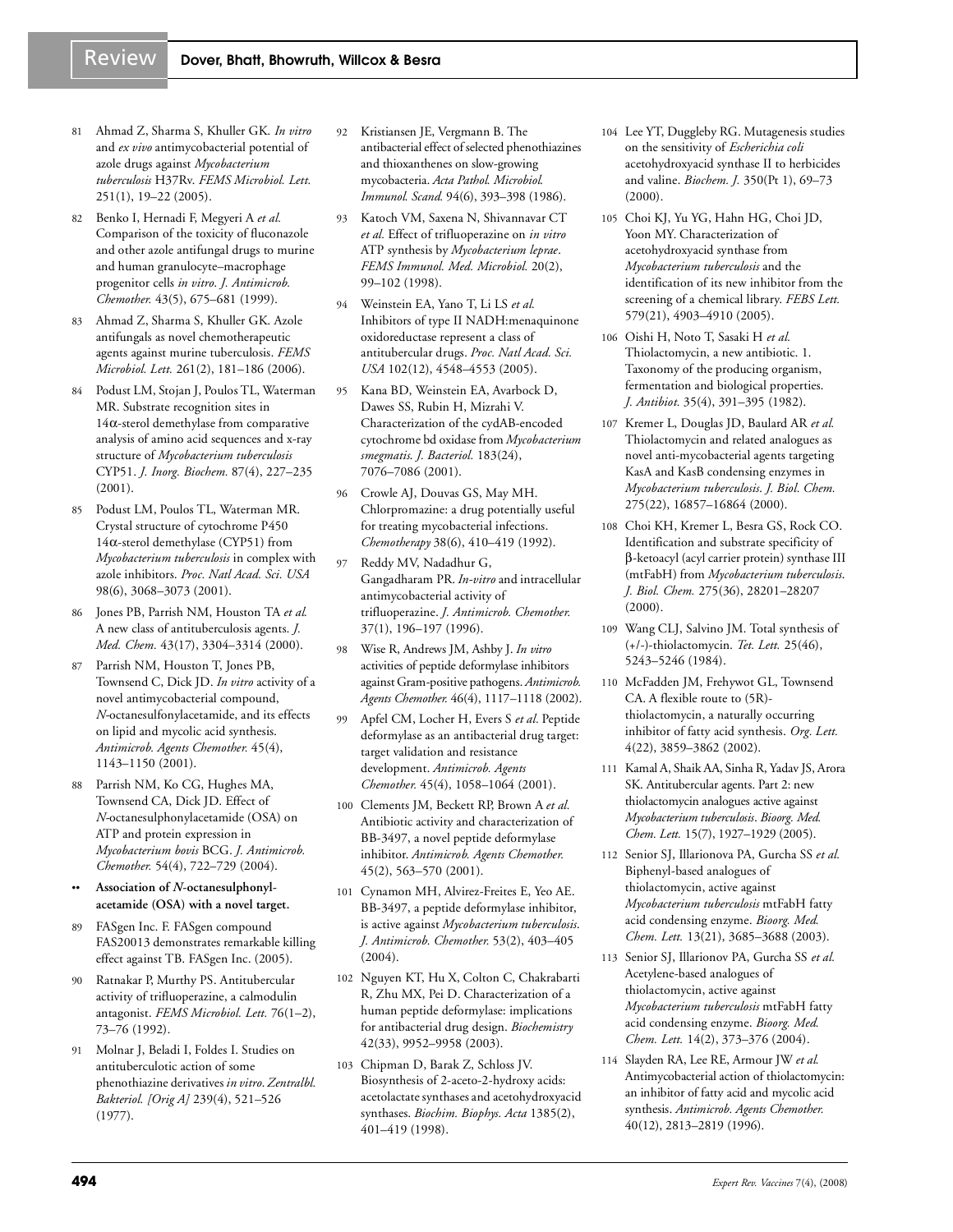- 115 Douglas JD, Senior SJ, Morehouse C *et al.* Analogues of thiolactomycin: potential drugs with enhanced anti-mycobacterial activity. *Microbiology* 148, 3101–3109 (2002).
- 116 Sridharan S, Wang L, Brown AK *et al.* X-ray crystal structure of *Mycobacterium tuberculosis* β-ketoacyl acyl carrier protein synthase II (mtKasB). *J. Mol. Biol.* 366(2), 469–480 (2007).
- 117 Ratledge C, Dover LG. Iron metabolism in pathogenic bacteria. *Annu. Rev. Microbiol.* 54, 881–941 (2000).
- 118 Quadri LE, Sello J, Keating TA, Weinreb PH, Walsh CT. Identification of a *Mycobacterium tuberculosis* gene cluster encoding the biosynthetic enzymes for assembly of the virulence-conferring siderophore mycobactin. *Chem. Biol.* 5(11), 631–645 (1998).
- 119 Krithika R, Marathe U, Saxena P, Ansari MZ, Mohanty D, Gokhale RS. A genetic locus required for iron acquisition in *Mycobacterium tuberculosis*. *Proc. Natl Acad. Sci. USA* 103(7), 2069–2074 (2006).
- 120 LaMarca BB, Zhu W, Arceneaux JE, Byers BR, Lundrigan MD. Participation of *fad* and *mbt* genes in synthesis of mycobactin in *Mycobacterium smegmatis*. *J. Bacteriol.* 186(2), 374–382 (2004).
- 121 Rindi L, Bonanni D, Lari N, Garzelli C. Requirement of gene *fadD33* for the growth of *Mycobacterium tuberculosis* in a hepatocyte cell line. *New Microbiol.* 27(2), 125–131 (2004).
- 122 Sassetti CM, Boyd DH, Rubin EJ. Genes required for mycobacterial growth defined by high density mutagenesis. *Mol. Microbiol.* 48(1), 77–84 (2003).
- **Defines essential genes for mycobacterial growth.**
- 123 De Voss JJ, Rutter K, Schroeder BG, Su H, Zhu Y, Barry CE 3rd. The salicylatederived mycobactin siderophores of *Mycobacterium tuberculosis* are essential for growth in macrophages. *Proc. Natl Acad. Sci. USA* 97(3), 1252–1257 (2000).
- 124 Somu RV, Boshoff H, Qiao C, Bennett EM, Barry CE 3rd, Aldrich CC. Rationally designed nucleoside antibiotics that inhibit siderophore biosynthesis of *Mycobacterium tuberculosis*. *J. Med. Chem.* 49(1), 31–34 (2006).
- 125 Ferreras JA, Ryu JS, Di Lello F, Tan DS, Quadri LE. Small-molecule inhibition of siderophore biosynthesis in *Mycobacterium tuberculosis* and *Yersinia pestis*. *Nat. Chem. Biol.* 1(1), 29–32 (2005).
- 126 Bakkestuen AK, Gundersen LL, Langli G, Liu F, Nolsoe JM. 9-benzylpurines with inhibitory activity against *Mycobacterium tuberculosis*. *Bioorg. Med. Chem. Lett.* 10(11), 1207–1210 (2000).
- 127 Scozzafava A, Mastrolorenzo A, Supuran CT. Antimycobacterial activity of 9-sulfonylated/sulfenylated-6 mercaptopurine derivatives. *Bioorg. Med. Chem. Lett.* 11(13), 1675–1678 (2001).
- 128 Gundersen LL, Nissen-Meyer J, Spilsberg B. Synthesis and antimycobacterial activity of 6-arylpurines: the requirements for the N-9 substituent in active antimycobacterial purines. *J. Med. Chem.* 45(6), 1383–1386 (2002).
- 129 Pathak AK, Pathak V, Seitz LE, Suling WJ, Reynolds RC. Antimycobacterial agents. 1. Thio analogues of purine. *J. Med. Chem.* 47(1), 273–276 (2004).
- 130 Deretic V, Singh S, Master S *et al. Mycobacterium tuberculosis* inhibition of phagolysosome biogenesis and autophagy as a host defence mechanism. *Cell. Microbiol.* 8(5), 719–727 (2006).
- 131 Russell DG. *Mycobacterium tuberculosis*: here today, and here tomorrow. *Nat. Rev.* 2(8), 569–577 (2001).
- 132 Flesch IE, Kaufmann SH. Activation of tuberculostatic macrophage functions by γ interferon, interleukin-4, and tumor necrosis factor. *Infect. Immun.* 58(8), 2675–2677 (1990).
- 133 Flynn JL, Chan J. Immunology of tuberculosis. *Annu. Rev. immunol.* 19, 93–129 (2001).
- 134 Fine PE. Variation in protection by BCG: implications of and for heterologous immunity. *Lancet* 346(8986), 1339–1345 (1995).
- 135 Girard MP, Fruth U, Kieny MP. A review of vaccine research and development: tuberculosis. *Vaccine* 23(50), 5725–5731 (2005).
- 136 Andersen P. Vaccine strategies against latent tuberculosis infection. *Trends Microbiol.* 15(1), 7–13 (2007).
- 137 Leyten EM, Lin MY, Franken KL *et al.* Human T-cell responses to 25 novel antigens encoded by genes of the dormancy regulon of *Mycobacterium tuberculosis*. *Microbes Infect.* 8(8), 2052–2060 (2006).
- 138 Lin MY, Geluk A, Smith SG *et al.* Lack of immune responses to *Mycobacterium tuberculosis* DosR regulon proteins following *Mycobacterium bovis* BCG vaccination. *Infect. Immun.* 75(7), 3523–3530 (2007).
- 139 Skeiky YA, Sadoff JC. Advances in tuberculosis vaccine strategies. *Nat. Rev. Microbiol.* 4(6), 469–476 (2006).
- 140 Horwitz MA, Harth G. A new vaccine against tuberculosis affords greater survival after challenge than the current vaccine in the guinea pig model of pulmonary tuberculosis. *Infect. Immun.* 71(4), 1672–1679 (2003).
- 141 Horwitz MA, Harth G, Dillon BJ, Maslesa-Galic S. Recombinant bacillus Calmette–Guerin (BCG) vaccines expressing the *Mycobacterium tuberculosis* 30-kDa major secretory protein induce greater protective immunity against tuberculosis than conventional BCG vaccines in a highly susceptible animal model. *Proc. Natl Acad. Sci. USA* 97(25), 13853–13858 (2000).
- 142 Pym AS, Brodin P, Majlessi L *et al.* Recombinant BCG exporting ESAT-6 confers enhanced protection against tuberculosis. *Nat. Med.* 9(5), 533–539 (2003).
- 143 Schaible UE, Winau F, Sieling PA *et al.* Apoptosis facilitates antigen presentation to T lymphocytes through MHC-I and CD1 in tuberculosis. *Nat. Med.* 9(8), 1039–1046 (2003).
- 144 Kornfeld H, Mancino G, Colizzi V. The role of macrophage cell death in tuberculosis. *Cell Death Differ.* 6(1), 71–78 (1999).
- 145 Riendeau CJ, Kornfeld H. THP-1 cell apoptosis in response to mycobacterial infection. *Infect. Immun.* 71(1), 254–259 (2003).
- 146 Hess J, Miko D, Catic A, Lehmensiek V, Russell DG, Kaufmann SH. *Mycobacterium bovis* bacille Calmette–Guerin strains secreting listeriolysin of *Listeria monocytogenes*. *Proc. Natl Acad. Sci. USA* 95(9), 5299–5304 (1998).
- 147 Hinchey J, Lee S, Jeon BY *et al.* Enhanced priming of adaptive immunity by a proapoptotic mutant of *Mycobacterium tuberculosis*. *J. Clin. Invest.* 117(8), 2279–2288 (2007).
- 148 Behr MA, Wilson MA, Gill WP *et al.* Comparative genomics of BCG vaccines by whole-genome DNA microarray. *Science* 284(5419), 1520–1523 (1999).
- 149 Gordon SV, Brosch R, Billault A, Garnier T, Eiglmeier K, Cole ST. Identification of variable regions in the genomes of tubercle bacilli using bacterial artificial chromosome arrays. *Mol. Microbiol.* 32(3), 643–655 (1999).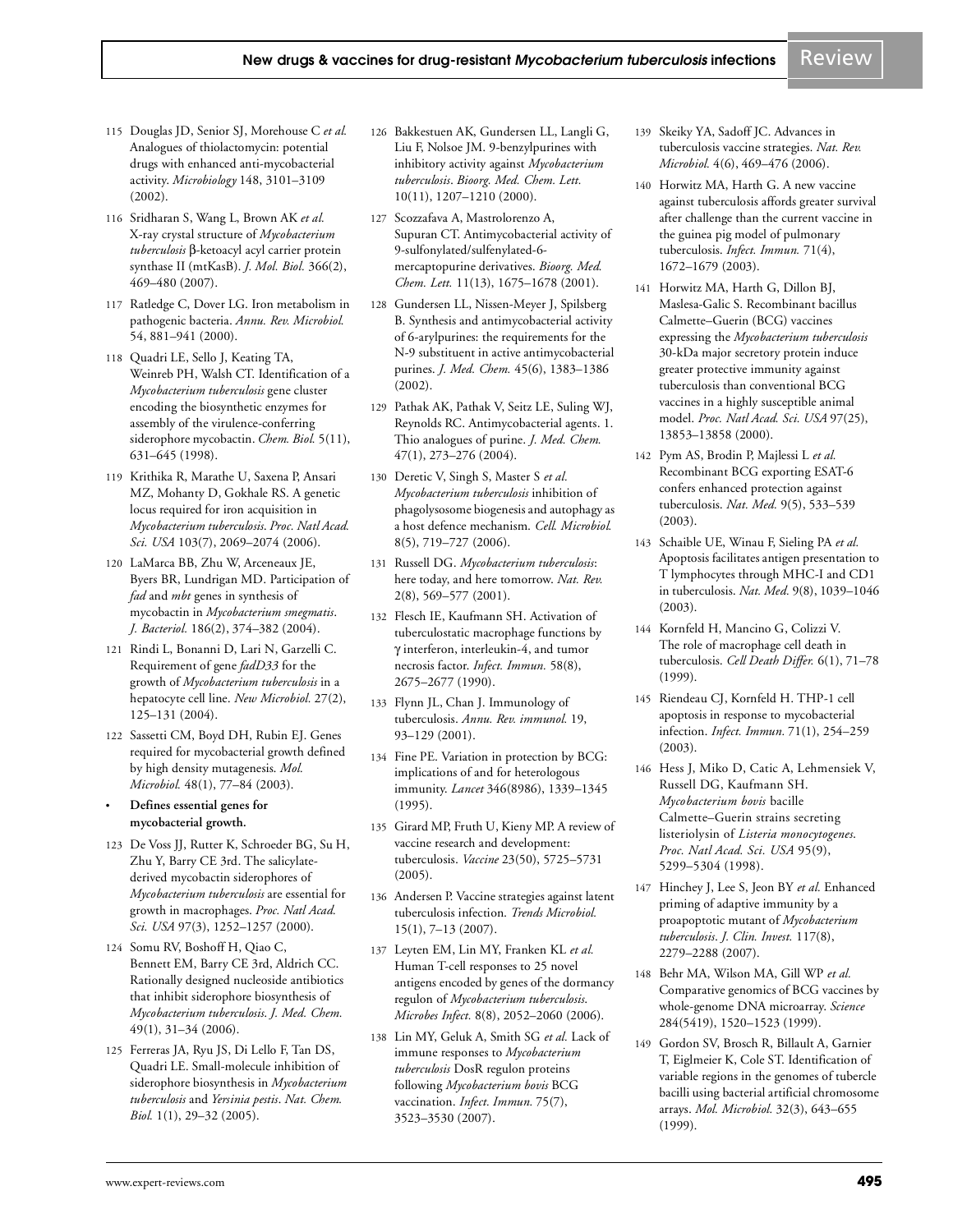- 150 Aguilar D, Infante E, Martin C, Gormley E, Gicquel B, Hernandez Pando R. Immunological responses and protective immunity against tuberculosis conferred by vaccination of Balb/C mice with the attenuated *Mycobacterium tuberculosis* (phoP) SO2 strain. *Clin. Exp. Immunol.* 147(2), 330–338 (2007).
- 151 Martin C, Williams A, Hernandez-Pando R *et al.* The live *Mycobacterium tuberculosis* phoP mutant strain is more attenuated than BCG and confers protective immunity against tuberculosis in mice and guinea pigs. *Vaccine* 24(17), 3408–3419 (2006).
- 152 Sambandamurthy VK, Derrick SC, Hsu T *et al. Mycobacterium tuberculosis* ∆RD1 DeltapanCD: a safe and limited replicating mutant strain that protects immunocompetent and immunocompromised mice against experimental tuberculosis. *Vaccine* 24(37–39), 6309–6320 (2006).
- 153 Sambandamurthy VK, Derrick SC, Jalapathy KV *et al.* Long-term protection against tuberculosis following vaccination with a severely attenuated double lysine and pantothenate auxotroph of *Mycobacterium tuberculosis*. *Infect. Immun.* 73(2), 1196–1203 (2005).
- 154 Sambandamurthy VK, Wang X, Chen B *et al.* A pantothenate auxotroph of *Mycobacterium tuberculosis* is highly attenuated and protects mice against tuberculosis. *Nat. Med.* 8(10), 1171–1174 (2002).
- 155 Sampson SL, Dascher CC, Sambandamurthy VK *et al.* Protection elicited by a double leucine and pantothenate auxotroph of *Mycobacterium tuberculosis* in guinea pigs. *Infect. Immun.* 72(5), 3031–3037 (2004).
- 156 Bhatt A, Fujiwara N, Bhatt K *et al.* Deletion of *kasB* in *Mycobacterium tuberculosis* causes loss of acid-fastness and subclinical latent tuberculosis in immunocompetent mice. *Proc. Natl Acad. Sci. USA* 104(12), 5157–5162 (2007).
- 157 Skeiky YA, Alderson MR, Ovendale PJ *et al.* Differential immune responses and protective efficacy induced by components of a tuberculosis polyprotein vaccine, Mtb72F, delivered as naked DNA or recombinant protein. *J. Immunol.* 172(12), 7618–7628 (2004).
- 158 Weinrich Olsen A, van Pinxteren LA, Meng Okkels L, Birk Rasmussen P, Andersen P. Protection of mice with a

tuberculosis subunit vaccine based on a fusion protein of antigen 85b and esat-6. *Infect. Immun.* 69(5), 2773–2778 (2001).

- 159 Huygen K. DNA vaccines against mycobacterial diseases. *Future Microbiol.* 1, 63–73 (2006).
- 160 McShane H, Pathan AA, Sander CR *et al.* Recombinant modified vaccinia virus Ankara expressing antigen 85A boosts BCG-primed and naturally acquired antimycobacterial immunity in humans. *Nat. Med.* 10(11), 1240–1244 (2004).
- 161 Goonetilleke NP, McShane H, Hannan CM, Anderson RJ, Brookes RH, Hill AV. Enhanced immunogenicity and protective efficacy against *Mycobacterium tuberculosis* of bacille Calmette–Guerin vaccine using mucosal administration and boosting with a recombinant modified vaccinia virus Ankara. *J. Immunol.* 171(3), 1602–1609 (2003).
- 162 Porcelli S, Brenner MB, Greenstein JL, Balk SP, Terhorst C, Bleicher PA. Recognition of cluster of differentiation 1 antigens by human CD4–CD8–cytolytic T lymphocytes. *Nature* 341(6241), 447–450 (1989).
- 163 Porcelli S, Morita CT, Brenner MB. CD1b restricts the response of human CD4–8– T lymphocytes to a microbial antigen. *Nature* 360(6404), 593–597 (1992).

#### • **Suggests a role for CD1 in microbial immunity.**

- 164 Beckman EM, Porcelli SA, Morita CT, Behar SM, Furlong ST, Brenner MB. Recognition of a lipid antigen by CD1-restricted  $\alpha\beta^+$ T cells. *Nature* 372(6507), 691–694 (1994).
- •• **Recognizes lipid (mycolic acid) as a microbial antigen.**
- 165 Sieling PA, Chatterjee D, Porcelli SA *et al.* CD1-restricted T cell recognition of microbial lipoglycan antigens. *Science* 269(5221), 227–230 (1995).
- 166 Moody DB, Reinhold BB, Guy MR *et al.* Structural requirements for glycolipid antigen recognition by CD1b-restricted T cells. *Science* 278(5336), 283–286 (1997).
- 167 Gilleron M, Stenger S, Mazorra Z *et al.* Diacylated sulfoglycolipids are novel mycobacterial antigens stimulating CD1 restricted T cells during infection with *Mycobacterium tuberculosis*. *J. Exp. Med.* 199(5), 649–659 (2004).
- 168 Moody DB, Ulrichs T, Muhlecker W *et al.* CD1c-mediated T-cell recognition of isoprenoid glycolipids in *Mycobacterium tuberculosis* infection. *Nature* 404(6780), 884–888 (2000).
- 169 Moody DB, Young DC, Cheng TY *et al.* T cell activation by lipopeptide antigens. *Science* 303(5657), 527–531 (2004).
- 170 Fischer K, Scotet E, Niemeyer M *et al.* Mycobacterial phosphatidylinositol mannoside is a natural antigen for CD1drestricted T cells. *Proc. Natl Acad. Sci. USA* 101(29), 10685–10690 (2004).
- 171 Amprey JL, Im JS, Turco SJ *et al.* A subset of liver NK T cells is activated during *Leishmania donovani* infection by CD1dbound lipophosphoglycan. *J. Exp. Med.* 200(7), 895–904 (2004).
- 172 Kinjo Y, Wu D, Kim G *et al.* Recognition of bacterial glycosphingolipids by natural killer T cells. *Nature* 434(7032), 520–525 (2005).
- 173 Mattner J, Debord KL, Ismail N *et al.* Exogenous and endogenous glycolipid antigens activate NKT cells during microbial infections. *Nature* 434(7032), 525–529 (2005).
- 174 Wu D, Xing GW, Poles MA *et al.* Bacterial glycolipids and analogs as antigens for CD1d-restricted NKT cells. *Proc. Natl Acad. Sci. USA* 102(5), 1351–1356 (2005).
- 175 Sriram V, Du W, Gervay-Hague J, Brutkiewicz RR. Cell wall glycosphingolipids of *Sphingomonas paucimobilis* are CD1d-specific ligands for NKT cells. *Eur. J. Immunol.* 35(6), 1692–1701 (2005).
- 176 Ulrichs T, Moody DB, Grant E, Kaufmann SH, Porcelli SA. T-cell responses to CD1-presented lipid antigens in humans with *Mycobacterium tuberculosis* infection. *Infect. Immun.* 71(6), 3076–3087 (2003).
- 177 Roura-Mir C, Wang L, Cheng TY *et al. Mycobacterium tuberculosis* regulates CD1 antigen presentation pathways through TLR-2. *J. Immunol.* 175(3), 1758–1766  $(2005)$ .
- 178 Behar SM, Porcelli SA. CD1-restricted T cells in host defense to infectious diseases. *Curr. Top. Microbiol. Immunol.* 314, 215–250 (2007).
- 179 Dascher CC, Hiromatsu K, Naylor JW *et al.* Conservation of a CD1 multigene family in the guinea pig. *J. Immunol.* 163(10), 5478–5488 (1999).
- 180 Hiromatsu K, Dascher CC, LeClair KP *et al.* Induction of CD1-restricted immune responses in guinea pigs by immunization with mycobacterial lipid antigens. *J. Immunol.* 169(1), 330–339 (2002).